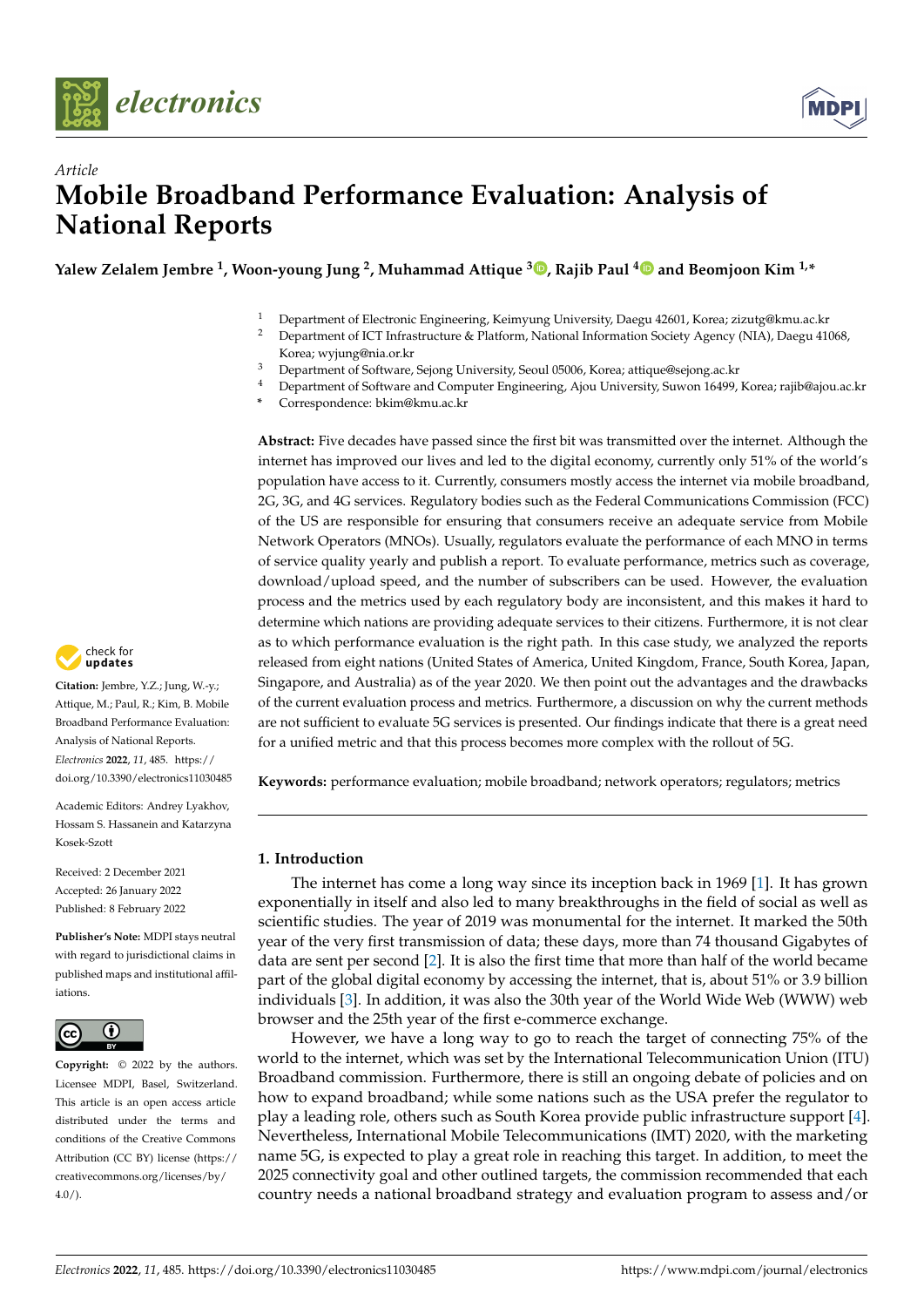expand its internet access. Following this recommendation, many countries are conducting a yearly service quality assessment.

Currently, there are multiple options to deliver internet to users such as wired (copper or optical) and wireless (cellular/mobile broadband (for the rest of this report, cellular and mobile broadband are used interchangeably), or satellite). As can be seen from Table [1,](#page-1-0) provided by ITU, mobile broadband connections have become the main choice to access the internet and this trend is only going to continue thanks to the falling price of subscriptions. In addition to the lower cost, public support and ownership are also other important factors to the success of the mobile broadband connection [\[5\]](#page-17-4).

<span id="page-1-0"></span>**Table 1.** Percentage of world population with communication as of 2018.

| Indicator                          | 2018 Data   | Penetration | Source                   |  |  |
|------------------------------------|-------------|-------------|--------------------------|--|--|
| World Population                   | 7.6 billion | -           | UN                       |  |  |
| Mobile Broadband Subscription      | 5.3 billion | 69%         | ITU                      |  |  |
| Unique Mobile Subscribers          | 5.1 billion | 67%         | GSMAi                    |  |  |
| Unique Mobile Internet Subscribers | 3.5 billion | 47%         | GSMAi                    |  |  |
| Internet Users                     | 3.9 billion | $51\%$      | ITU                      |  |  |
| Active Social media Users          | 3.5 billion | 45%         | Datareportal (Hootsuite) |  |  |
| Fixed Broadband Subscription       | 1.1 billion | 14%         | ITU                      |  |  |

Mobile broadband services are provided via 2G, 3G, 4G, and 5G technologies. Until being overtaken by 4G in 2018, 2G was the most prominent mobile broadband technology. Currently, 4G connects over 45% of the total mobile broadband connections and it is expected to continue to grow up to 62% in 2023. Although 5G and its attractive applications such as IoT, autonomous cars, virtual/virtual reality, and smart home/cities are projected to overtake 4G by 2025, it might be a little delayed due to the delay of other technologies and the unprecedented pandemic in 2020. Furthermore, both nations and MNOs are still examining the economic impact or growth that will come together with faster broadband access [\[6\]](#page-17-5). Additionally, researchers fear that applications that require such speed are not here yet, which might render 5G a fancy privilege for a selected few [\[7\]](#page-17-6).

Nevertheless, the deployment of 5G is still underway in countries such as Korea, the United States of America (US/USA), the United Kingdom (UK), Australia, Singapore, Germany, and France. Furthermore, over the next 5 to 10 years, mobile network operators (MNOs) all over the world are planning to spend about USD 1.5 trillion on infrastructure, which will facilitate the prominence of 5G [\[8\]](#page-17-7).

Therefore, in this paper, we compare the mobile broadband quality assessment results obtained by regulators of countries such as the US, UK, Australia, Singapore, Germany, Japan, South Korea, and France. These nations are OECD members and reflect different parts of the world. Furthermore, the selection of these nations takes the highest and lowest population densities into consideration.

The report will allow:

- Consumers to comprehend and compare the quality of the communication service they are receiving as well as the government's/regulator's relentless efforts in ensuring a high level of service quality and guaranteeing investments to improve said quality for its citizens;
- Countries to continue as leading nations in communication service and meet the targets set out by the broadband commission;
- Mobile broadband companies to understand their status within and outside the country, which aids their  $R \& D$  efforts to stay ahead of competitors such that the country meets its "5G+ Strategy";
- Regulators to find out new and suitable metrics and synchronize them.

The rest of this paper is organized as follows: In Section [2,](#page-2-0) the methodology of the study is discussed. The case studies from each nation are presented in Section [3.](#page-2-1) Section [4](#page-10-0)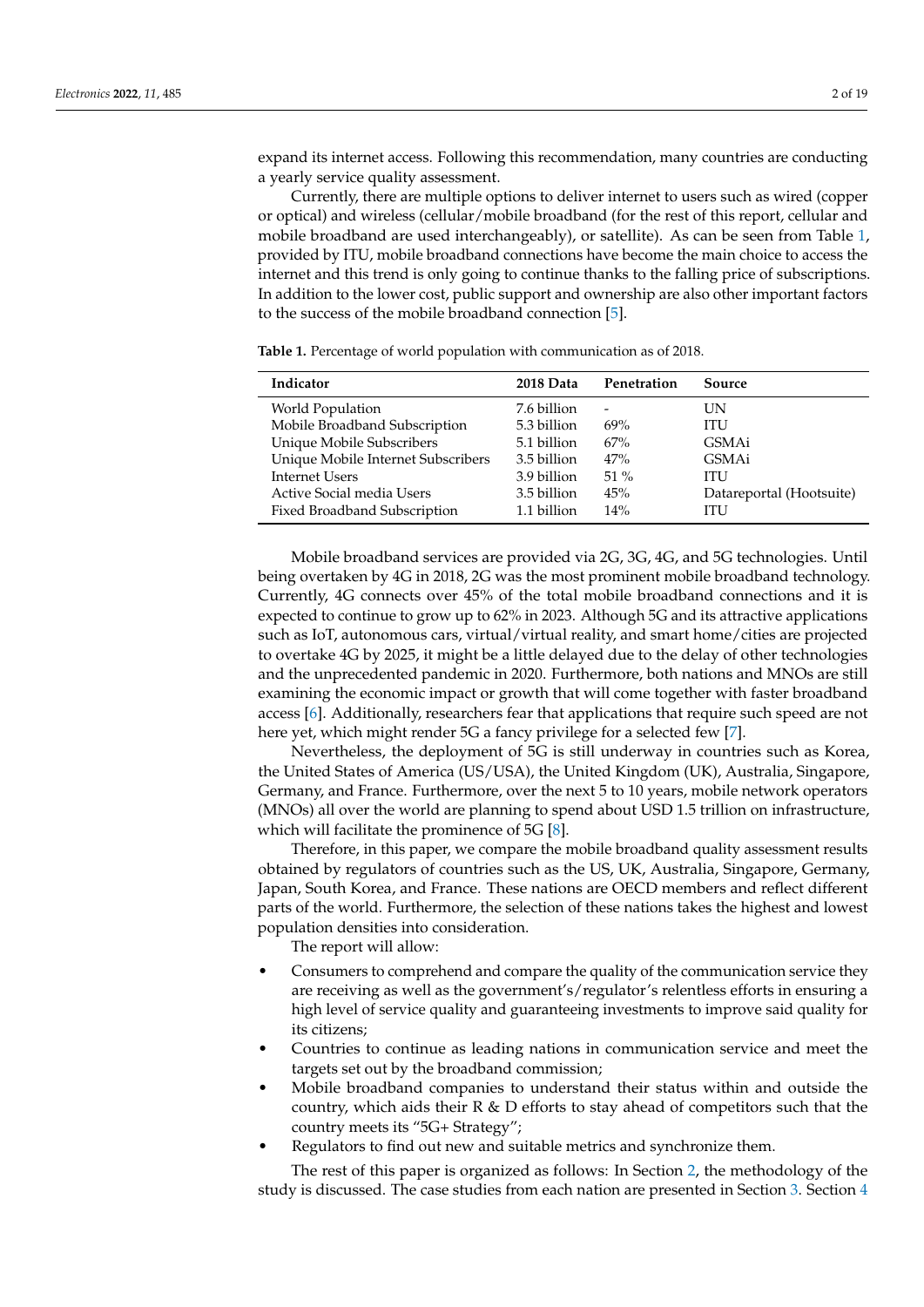is dedicated to examining the progress made towards 5G. Finally, the summary and conclusion of this paper are presented in the last section.

#### <span id="page-2-0"></span>**2. Methodology**

There are a variety of methods and metrics to evaluate the quality of mobile broadband services. Hence, each country has used a subset of these methods and metrics for evaluations. In the future, these countries and the ITU are expected to harmonize mobile broadband service evaluations such that consumers realize that the service provided in their country is of the highest standard. One such effort is being made by the Body of European Regulators for Electronic Communication (BEREC) [\[9\]](#page-17-8). However, to uniformly summarize the quality assessment from the regulatory body of each country, this report follows the structure detailed below.

The summary of the regulatory report of each country is organized by:

- **Regulator**: The body responsible for mobile broadband service quality evaluation, the year the regulator started the assessment, the year regulators published the most recent report, and which year that report is about. For instance, Germany's last report was published in 2019 about the year 2018.
- **Evaluated service**: The mobile broadband service among 2G, 3G, or 4G is evaluated in the report. For instance, Singapore does not report on services such as 2G because it is no longer provided, whereas countries such as Japan discuss mobile broadband service in general rather than separately.
- **Operators**: The most prominent operators are mentioned in this part.
- **Method**: The method used to obtain the data and if statistical correction was used to account for errors is discussed here. Multiple means of obtaining data can be used.
- **Metrics**: As mentioned earlier, each country used different sets of metrics to evaluate the quality of their mobile broadband service. However, most of them provided some means of measuring coverage.
- **Results**: This topic is used to discuss the results obtained from each report and the policies outlined to improve the quality of the mobile broadband service.
- **Policies**: Policies outlined to improve the quality of mobile broadband service are presented.

# <span id="page-2-1"></span>**3. Case Studies**

The report from each nation's regulatory body contains results from multiple communication and infrastructure sectors. However, in this paper, we focus only on mobile broadband evaluation, and a summary from each report is presented. We looked at reports released in 2020 and some nations did not include current year data.

#### *3.1. Broadband Deployment Report: USA*

*Regulator* → The Federal Communication Commission (FCC) has published a yearly broadband deployment report on the quality of communication service for US consumers since the beginning of the 21st century. The 2020 report has a five-year evaluation from 2014 to 2018 included [\[10\]](#page-17-9).

*Operators* → In the US there are four prominent operators providing mobile communication services: Verizon, AT&T, Sprint, and T-Mobile.

*Metrics* → To assess the deployment of advanced telecommunication for mobile services, which can reach a 5 Mbps download speed and 1 Mbps upload speed (5 Mbps/1 Mbps), via mobile broadband communication. However, the evaluation of 10 Mbps/ 3 Mbps access to mobile broadband services is also carried out. On the other hand, metrics such as latency is rejected due to the lack of reliable and sufficiently comprehensive data source for such analysis.

*Evaluated service*  $\rightarrow$  In this report, the evaluation of only 4G LTE is included. For the 5 Mbps/1 Mbps evaluation, the country is categorized into rural, urban, and tribal lands, whereas 10 Mbps/3 Mbps do not include the third category.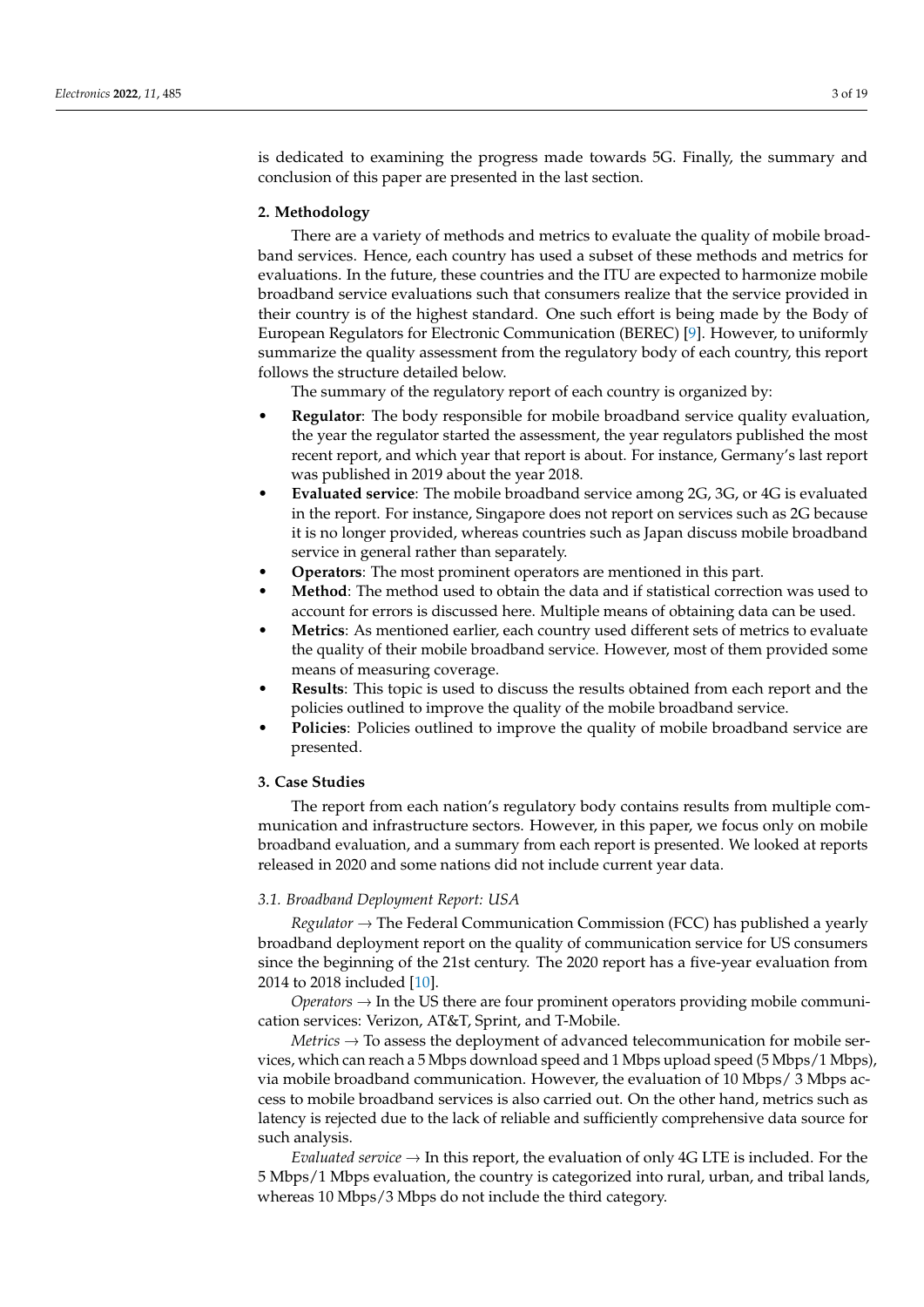*Result* →

- With the 5 Mbps/1 Mbps speed test, compared to 2014, rural and tribal lands have shown a 3% increase in geographical mobile service coverage in 2018, whereas there is an insignificant increase in urban coverage as almost all the area was covered in 2014.
- There is 97% of urban and 83% of rural areas coverage of 4G service with 10 Mbps/ 3 Mbps in 2018. However, this result is significant compared to 2014, which was just 70% and 80% coverage for rural and urban, respectively.

*Policies*→ The FCC acknowledges that there is still some work to be carried out to close the gap in coverage between rural and urban areas as well as the advertised and median speeds.

- The rule for an over-the-air reception device (OTARD) is expected to be updated such that 5G deployment can start.
- A Universal Service Fund (USF) to improve the rural area coverage is proposed.
- A new "Digital Opportunity Data Collection Order" data collection mechanism is adapted to determine the availability of broadband service.

Although most of the population living in rural and urban areas is covered by at least one of the MNOs, geographical coverage is still low.

## *3.2. Evaluation Report: Korea*

*Regulator* → National Information Society Agency (NIA) is responsible for communication services performance evaluation in South Korea, which is referred to as Korea henceforth. The latest report is of 2018 about the evaluation of 2018. NIA has been composing this report since 1999 [\[11\]](#page-17-10).

*Operators*  $\rightarrow$  There are three prominent MNOs in Korea. LG U+, SK, KT.

*Method* → Several methods have been used by NIA. First, a professional evaluator moves around in a vehicle and by foot to measure performance through an app installed on evaluation devices. The locations of measurements were statistically sampled to represent the whole country and Galaxy Note 8 was the selected evaluation device in 2018. Second, an RF scanner tool is used to verify the coverage claim of MNOs. Third, a crowdsourcingbased evaluation from a statistically sampled population via an app is performed to understand customer satisfaction.

*Metrics* → Several metrics have been used to evaluate the mobile broadband service.

- Data/Internet
	- Connection success rate (SR)  $\rightarrow$  The proportion of calls that attempted to access the measurement server and succeeded.
	- Transmission success rate  $(SR) \rightarrow$  The proportion of calls that successfully connect to the measurement server and sent the data faster than the minimum speed.
	- **–** Delay time → The time between signal transmission to the measurement server and receipt of an acknowledgement signal.
	- **–** Packet loss rate →The proportion of the data that cannot be sent when sending and receiving the data between the device and measurement server of the service provider.
	- **–** Transmission rate → Data sending and receiving speed between the device and measurement server of the service provider.
	- Web surfing time  $\rightarrow$  The time required to display the entire web page on the device screen after the user inputs the website address.
- Voice
	- **–** Successful connection → Success if connected within 20 s of pressing the call button.
	- Call drop  $\rightarrow$  Dropped during a call (65 s).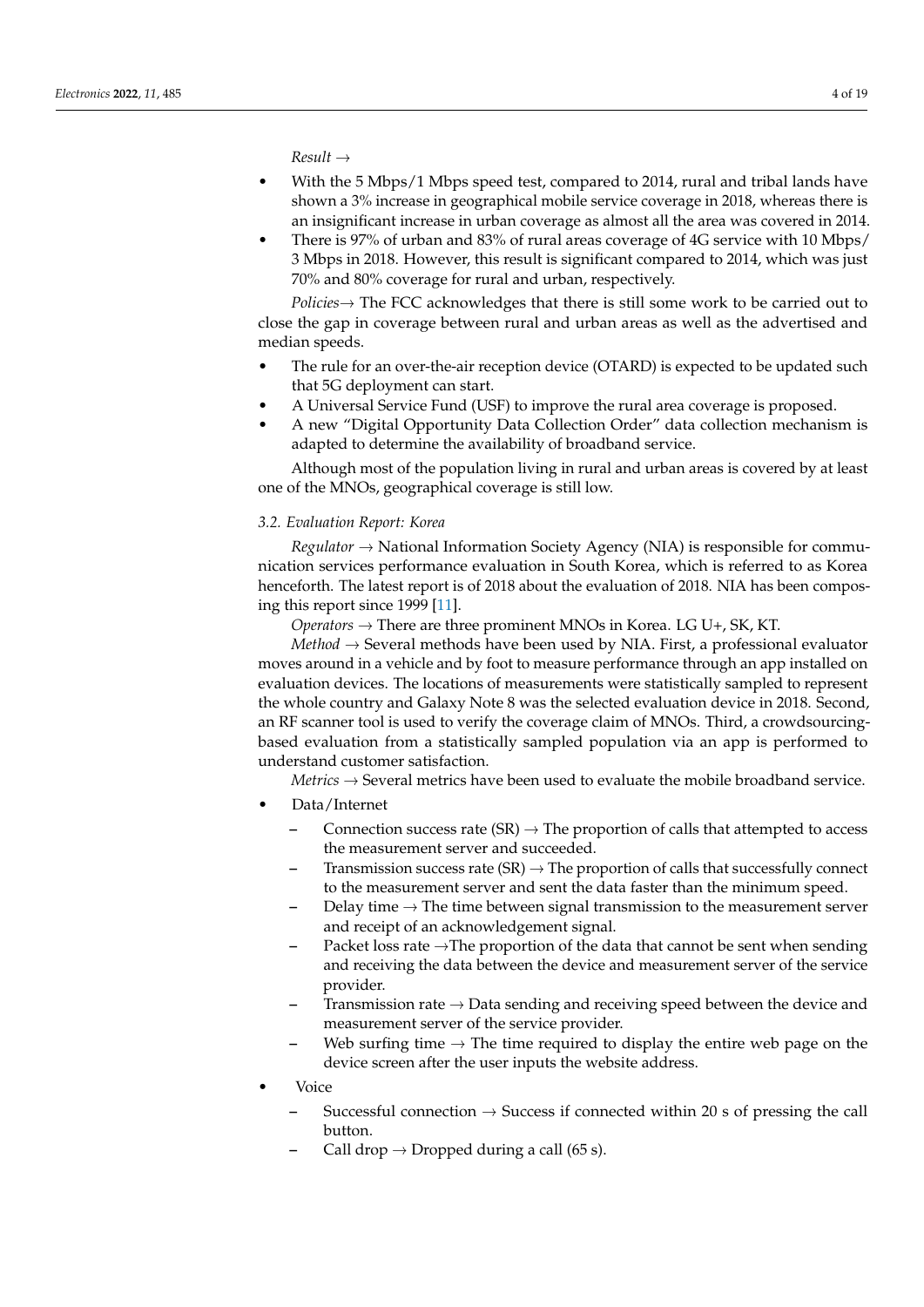- Poor sound quality  $\rightarrow$  If the sound quality value (1–5 points) is below 2.2 or 1.9 more than two times in a row (2.2: difficult to understand, 1.9: impossible to understand).
- **Coverage** 
	- Over-claim Rate  $\rightarrow$  A proportion of the area where coverage opened by the communications service provider is overstated compared to the actual coverage information.

*Evaluated services*  $\rightarrow$  While voices over 2G, 3G, and 4G services are evaluated, data and coverage are evaluated on the latter two services.

*Result* →

- The average download to upload speed stands at 150 Mbps by 44 Mbps, which showed 13 and 44 percent increases, respectively, compared to the year before. While the delay is below 40 ms on average, the loss rate is below 1%. All MNOs have considerably great services in terms of data via 4G/LTE services. This trend is similar for 3G services
- The crowd-sourced evaluation confirms the result obtained by the professional evaluator. The data collected via the app are categorized into five groups (A–E) based on maximum speed. The devices under group A have the same specification as that of the professional evaluator.
- The quality of voices is measured while using the same or a different company. The same company refers to the caller and receiver being on the same MNO as well as using the same device types whereas a different company refers to the caller and receiver being on the different MNO as well as using the different device types. Call success rate means the ability to make a successful connection under 20 s, no call drop for >65, and have a sound quality above 2.2. While the 4G-LTE service provides the highest quality, 2G provides the lowest, which is expected.
- While examining the MNOs coverage claim, the report indicated that the average overstatement is 12.9%. LG U+ has the highest overstatement at 34%, whereas SK and KT have 3% and 1% over claim rates, respectively.

The results indicate that all MNOs provide a great quality of service in Korea both in terms of data and voice. In addition, the results and claims are verified instead of being accepted as is.

#### *3.3. Connected Nations: UK*

*Regulator*  $\rightarrow$  In the UK, OfCom, using MNOs, is the responsible organization for obtaining and compiling annual broadband service quality. The authority started compiling the report and service quality evaluation in 2004. A report was released in 2019, which is mainly focused on the years 2018 and 2019 [\[12\]](#page-17-11).

*Operators* → According to the report, there are four well-known operators: EE, O2, Three, and Vodafone.

*Method*  $\rightarrow$  The report is based on service for a premise, which is a household or a location where a person can receive mail. To avoid redundancy, only the head of the household is associated with a premise. Then, the premises are classified as urban and rural using a third-party data source. As of 2019, 30.8 million locations were identified as premises. The objective is then to determine if these premises are covered by one or all of the operators using the coverage data obtained from MNO [\[12\]](#page-17-11) and prediction.

*Metrics*  $\rightarrow$  In this report, the availability of voice, which means the ability to make a call for 90 s, and a data connection that guarantees 2 Mbps upload/download speed are measured. It is stated that 2 Mbps is fast enough to browse the internet and watch glitch-free mobile videos.

*Evaluated services*  $\rightarrow$  The 4G service is mostly evaluated as consumers tend to predominantly use it these days. The report is organized by urban and rural areas. However, 2G and 3G mobile broadband services have also been evaluated.

*Result* →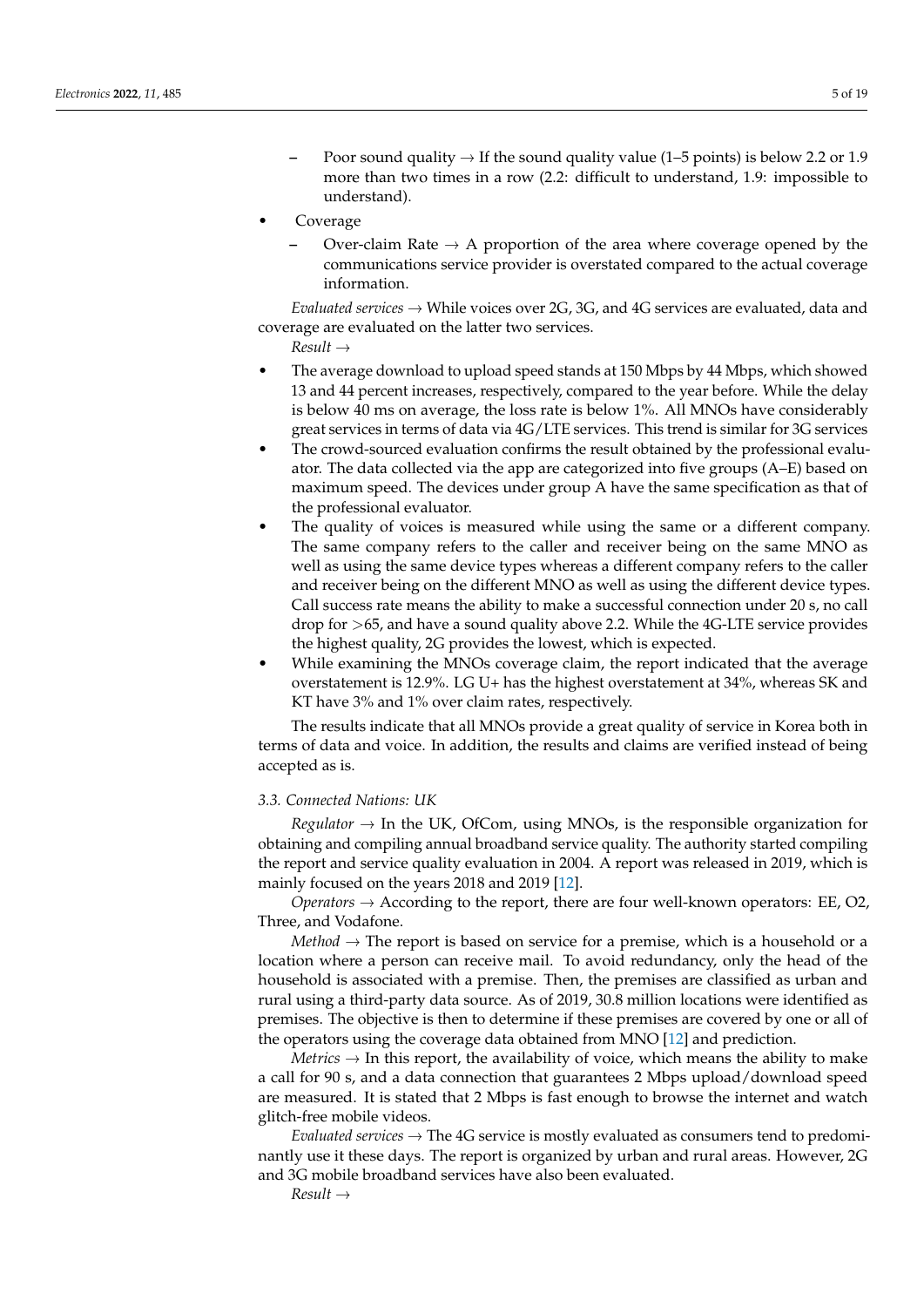- As of 2019, 4G is mainly used for carrying about 90% of all data traffic, while the rest is shared by 2G and 3G. On the other hand, 2G and 3G carried 6% and 73% of the voice traffic, respectively, while the remaining is served by 4G.
- Outside premise indicates locations where people usually live, work, or travel. It is assumed, by this regulator/OfCom, to be a good indicator of the availability of coverage.
	- **–** The voice from all MNOs is at 99%, and from at least one MNO is 100%.
	- **–** 4G data from all MNOs is about 97% available, whereas from at least one is about 100%.
- However, there is a significant difference between urban and rural areas.
	- **–** The voice from all urban areas is at 100%, while that number is about 94% in the rural areas. Nevertheless, a voice from at least one MNO in rural areas remains at 100%.
	- **–** With regard to 4G availability, in rural areas, at least one MNO it is as high as 99% and another is as high as 100%, whereas for urban areas, one is as low as 85% and one MNO is at least 99%.
	- **–** Among MNOs, while EE has the best coverage in both urban and rural areas, Three has the least.
- Indoor/inside premise evaluation is presented in the report. Here, we present a summary of the indoor results as of 2019.
	- **–** The voice from all is 93%, and from at least one is 100%. Here, O2 and Vodafone provide 99% of voice service, whereas EE and Three provide 96%
	- **–** 4G from all is 80%, and 99% from at least one. In terms of 4G coverage, there is no significant difference from MNOs, but it is not specifically stated in the report.
- The indoor coverage results of the urban and rural gap in terms of both voice call and 4G coverage is very large.
	- **–** Voice service from all urban areas is at 97%, whereas only 68% of indoor premises in rural areas benefit from this service.
	- **–** This inconsistency becomes worse when considering 4G services. EE has better service in rural areas, whereas O2 and Vodafone provide a superior service in urban areas.
- Specific parts of the country that people often go to/use, such as roads, have also been checked for coverage. Motorways and A roads receive 81% of voice service coverage from all MNOs, whereas B roads only have 67% coverage. In terms of 4G service, the former receives 95% coverage, while the latter only receives 90%. This result is not broken down into rural and urban areas. Additionally, railroad coverage data are still under analysis.
- Thus far, the discussion focused on what percentage of the areas where people are present is receiving voice and 4G coverage. Actual physical land coverage is also presented in the report.
	- **–** There is a 79% from all MNOs and 95% from at least one MNO of voice service in all of the UK's geographic areas. Vodafone and O2 have a 91% geographical coverage, whereas EE and Three are at only 86% for voice service.
	- **–** As for 4G data service, the is 66% from all MOs and 91% from at least one operator. EE has the highest 4G geographical presence with 84%, whereas O2 has the lowest with 76%.

*Policies*  $\rightarrow$  The UK government has negotiated with industries to overcome the gap in coverage between rural and urban areas through the "Shared Rural Network" (SRN). The proposal allows MNOs to share current and future infrastructures to improve the coverage in rural areas. In addition, an investment to create future-proofed 4G infrastructure and services will be made.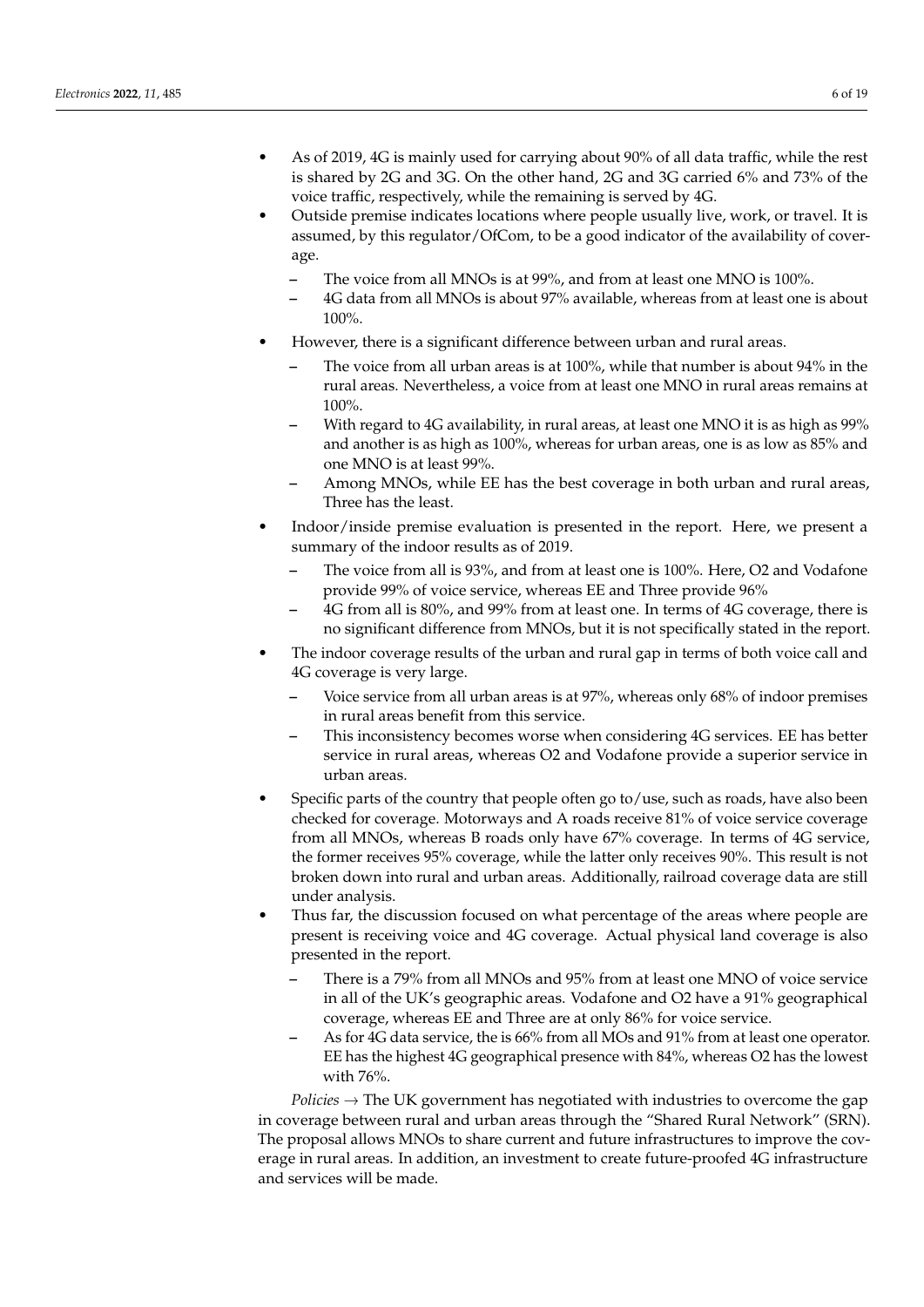From the report, it is possible to observe that all operators had similar and good voice services in indoor premises, and O2 has come out as the winner for 4G data coverage. On the other hand, Vodafone and O2 have a better voice service for outdoor premises whereas the 4G data coverage from all MNOs is the same. Even though all operators have a high coverage for urban areas, the coverage for rural areas is low in almost all cases, which is why the government issued the SRN proposal.

#### *3.4. The State of the Internet in France*

*Regulator* → Autorité de Régulation des Communications Électroniques et des Postes (ARCEP) of France is the regulatory organization responsible for compiling a quality assessment of communication services; the assessment started in 1997 [\[13\]](#page-17-12). Starting in 2018, ARCEP provides an accompanying web for its report and evaluation [\(QoS Web App](https://www.monreseaumobile.fr) accessed on 26 Janaury 2022) and the latest date of evaluation available on the web as of 2019.

*Operators* → There are four major MNOs included in the report: Bouygues, Free, Orange, and SFR.

*Method*  $\rightarrow$  The authority used to depend on on-site measurements by selecting locations using statistical methods such that it reflects the status of communication in the country. However, in recent years, ARCEP introduced a new assessment model that involves data provided from MNOs and crowdsourcing. *Metrics* → There are about 7 metrics in this report.

- Availability of voice  $\rightarrow$  making a phone call for  $>2$  min;
- Availability of Short Message Service (SMS)  $\rightarrow$  receiving a message in <10 s;
- 4G data.
	- Web success rate  $\rightarrow$  loading the 30 most visited websites in <10 s;
	- Download speed  $\rightarrow$  receiving 10 Mbit data in  $\leq$ 1 min;
	- Upload speed  $\rightarrow$  sending 2 Mbit data in  $\leq$ 1 min;
	- **–** Streaming success rate→ watching a high definition (HD) video for >2 min with perfect quality.

*Evaluated services* → Although there are few 3G measurements, specifically for geographical coverage, almost all the assessment focuses on 4G services. The authority categorizes France into rural, suburban, urban, and tourist destination areas. The data are further refined by indoor, outdoor, and road coverages. For the sake of simplicity, tourist areas are skipped, since these areas are part of the other three, and road data are left out because they are incomplete.

*Result* →

- In all the metrics, the geography and population coverage of France, for both voice and 4G data, from at least one operator is >99%.
- The voice and SMS success rate of all four MNOs in France in all areas are 91% and 94%, respectively. These numbers, however, vary in rural and urban areas. For instance, the success rate of making a call that is  $>2$  min with perfect quality in all indoor areas is 90%, whereas it is at 84% in rural areas and 94%.
- For 4G mobile broadband services, the average download and upload speeds in indoors are 39 Mbps and 7 Mbps, respectively. The average download and upload speeds indoors are 50 Mbps and 13 Mbps, respectively. As expected, there is a difference between urban, suburban, and rural areas. Furthermore, Orange provides the best 4G service; Free is the least effective.

*Policies* → The authority had plans to incorporate third-party quality assessments in its future reports, given that the data provided from these organizations follow a codeof-conduct guideline provided by ARCEP. A test for determining if an MNO satisfies the minimum requirement of each metric was considered reliable if it is >95%. However, ARCEP updated this number to >98% to force MNOs to provide a higher-quality service to consumers.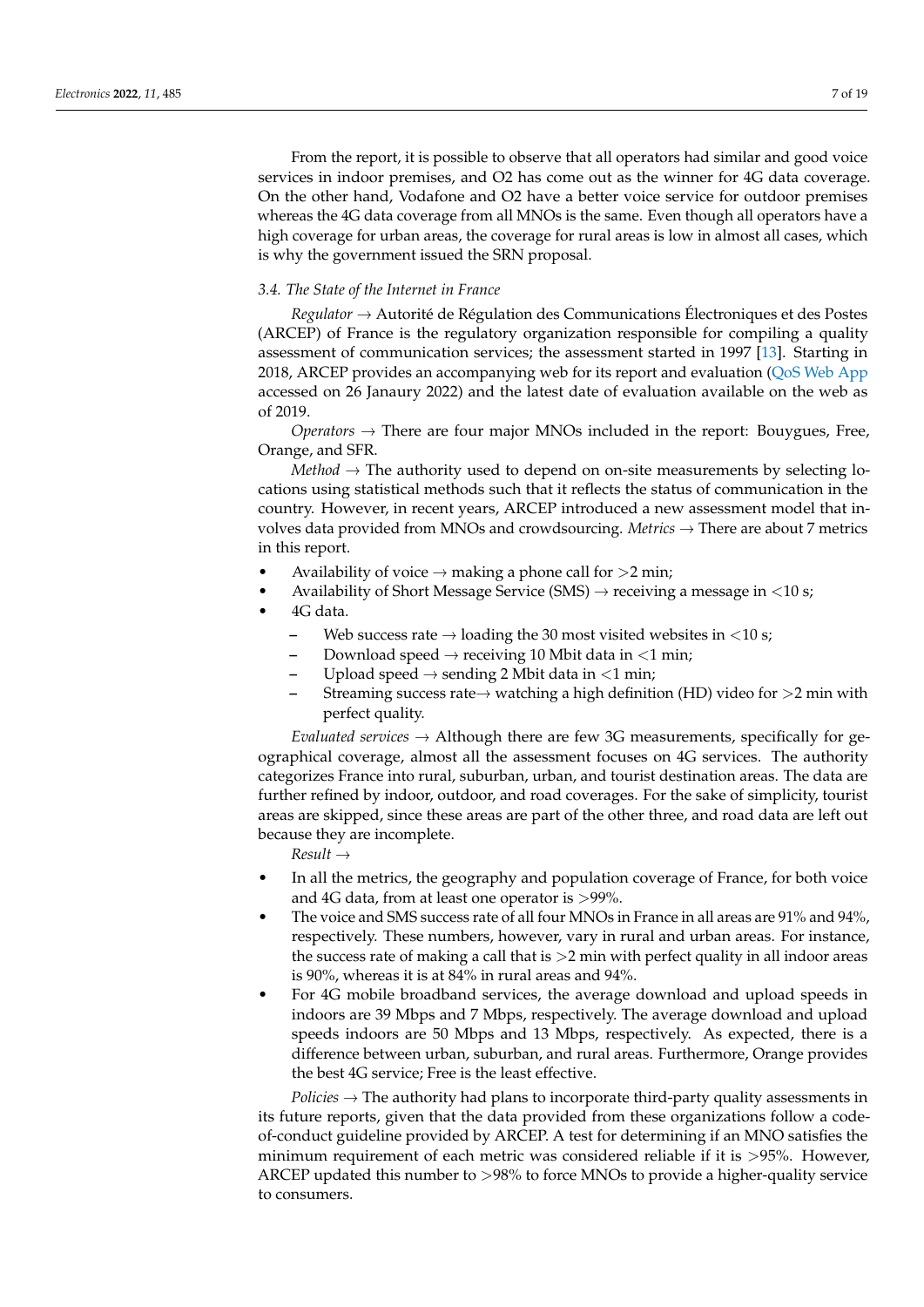Although the 2020, The state of the internet in France, report does not offer a detailed quality evaluation, ARCEP, which is the organization responsible for communication service regulation and evaluation, provides a web app to assess the quality of service in the country (monreseaumobile.fr). Although most of the population receives an adequate mobile broadband service, with the best service from Orange and worst service from Free, ARCEP is demanding MNOs to step up their service by raising the reliability threshold.

#### *3.5. Annual Survey on InfoComm Usage: Singapore*

*Regulator* → Since 1990, the Infocomm Media Development Authority (IMDA) of Singapore has been conducting quality assessments and studies. Although the results were published in the survey [\[14\]](#page-17-13), technical results are in the accompanying website [\(QoS Reports](https://www.imda.gov.sg/regulations-and-licensing-listing/dealer-and-equipment-registration-framework/compliance-to-imda-standards/Quality-of-Service/quality-of-service-reports) accessed on 26 January 2022). Although the report was released in 2019, the evaluation available on the web is of 2020.

*Operators*  $\rightarrow$  There are three prominent mobile broadband service providers that are included in the report: M1, Singtel, and StarHub

*Method*  $\rightarrow$  Around 6000 Singaporeans have been surveyed in 2019. The survey is conducted to represent only citizens and permanent residents as well as the number of individuals living in a single household. Data were collected via face-to-face interviews rather than online. In addition, on-field measurements of signals by professionals are also used. Although IMDA mentioned another specification document to be used together with the survey it was not stated which document.

*Metrics* → The metrics used in the IMDA report are organized as follows:

- Voice
	- **–** Outdoor/Tunnel coverage → SNR > −100 dBm;
	- Call success rate  $(SR) \rightarrow$  connecting to calling or getting a busy tone;
	- Call drop rate (DR)  $\rightarrow$  unintended disconnection during >100 s call;
	- Indoor coverage  $\rightarrow$  > 85% coverage per building.
- Data
	- **–** Outdoor/Tunnel coverage → SNR> −109 dBm;
	- Indoor coverage  $\rightarrow$  < 85% coverage per building.

*Evaluated services* → In Singapore, 3G is used for voice and SMS, whereas 4G is for data services as this is a small nation the report does not refine the data based on rural and urban areas.

*Result* →

- According to the IMDA's 3G Public Cellular Mobile Telephone Service (PCMTS) QoS framework, MNOs' outdoor coverage should be >99%. That is, the SNR received from an MNO by stations in any outdoor area in Singapore should be  $>$  -100 dBm. As of 2019, all three MNOs provide >99% voice service coverage. For tunnels, only a pass or fail is given based on the services provided and all three MNOs passed in all tunnels.
- Similarly, a 99% call success rate is expected using the PCMTS framework, which all three MNOs fulfilled.
- The call drop rate should be  $\langle 1\%$  under the PCMTS framework, which none of the MNOs are above.
- Sixty buildings were selected to test the indoor services. Even though the data from the fourth quarter of 2019 are not completed yet, all three MNOs have an average score of 59/60. This means there is 99% indoor voice service coverage.
- As for 4G service, all three prominent MNOs and one new operator (TPG) are evaluated. The 4G service QoS framework was lowered for TPG since it is new. However, all four MNOs provide >99% outdoor service, have a pass mark in all tunnels, and have an average score of 58/60 in indoor coverage.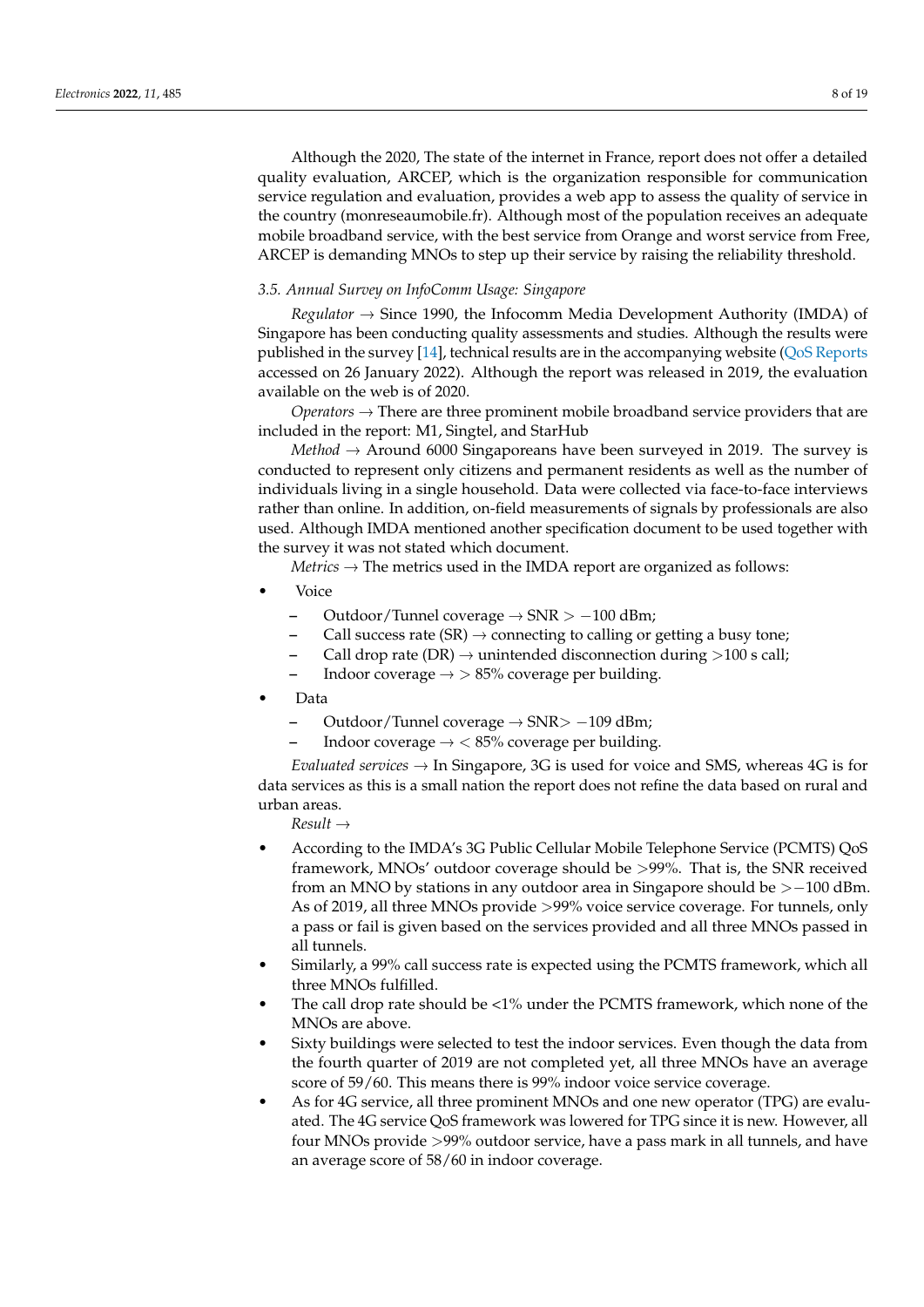*Policies* → IMDA sets a QoS standard and updates it regularly. An update is issued when there is industrial, technological, or consumer demand change. MNOs are expected to fulfill the QoS requirement or receive a USD 50,000 fine.

The results from the IMDA report are few as Singapore is a small nation. In addition, all MNOs including the new one provide excellent mobile broadband service as there are few areas to cover.

#### *3.6. Communication Report: Australia*

*Regulator* → Australian Communications and Media Authority (ACMA) of Australia also used survey-based quality evaluation. The authority started gathering and analyzing the report in 2005. The report was released in 2020 with 2018–2019 evaluation results [\[15\]](#page-17-14).

*Operators*  $\rightarrow$  There are three major MNOs in the country: Telstra, Vodafone, and Optus. *Method* → Each year since 2005, ACMA surveys a group of people using statistical sampling to represent the population. As of 2019, the Australian adult population aged >18 stands at 19.4 million, and accordingly, 2067 people have been surveyed for this fiscal year. The data from the survey are then weighted to reflect the population. However, the annual report is based on the number of users instead of coverage.

*Metrics*  $\rightarrow$  Although there are no specific metrics that are useful for technical evaluation, ACMA together with AMTA requested all MNOs to provide a coverage map. This coverage map will represent the population covered instead of the geographic area covered. However, here are some of the metrics used to evaluate the quality of mobile broadband services:

- Customer satisfaction  $\rightarrow$  rating out of 5;
- Pre- vs. postpaid service;
- Market share.

*Evaluated services* → 3G, and 4G, mobile broadband services coverages are expected to be available at each MNOs website. The data are then expected to be refined by area.

*Result* → Even though it is not technical, here are some data extracted from the report.

- Coverage of population from at least one MNO for 3G and 4G services reached 99.4%. In addition, there are now >400 5G-capable base stations in Australia.
- Among the total population, 96% have mobile phones and 83% have smartphones. There are around 35.9 million mobile subscribers from all MNOs, where 54%, 29%, and 15% of the total subscribers belong to Telstra, Optus, and Vodafone, respectively.
- Among the subscribers, 69% are postpaid while the rest are prepaid. This number is only slightly different from previous years.
- There are arrays of quality of services evaluated through customer satisfaction. Although coverage satisfaction has improved, it is still under 4. The same is true for data speed and voice quality.

*Policies* → A revised consumers protection code is issued to protect consumers from bad selling practices, credit assessment, financial crises due to communication services. In addition, a revised mobile base station deployment policy is also issued to strengthen communication services in rural and under-served areas.

The report by ACMA mainly focused on the market share of MNOs and revenues from communication services, which made it difficult to present more results. Although the authority demanded MNOs to provide the coverage map, the data available in each MNO are not sufficient enough to display.

#### *3.7. White Paper on Information and Communications: Japan*

*Regulator*  $\rightarrow$  As to the state of communication in Japan, the Ministry of Internal Affairs and Communications (MIC) provides the evaluation report. The MIC of Japan's latest report was released in 2019, with most of the results covering up to 2018 [\[16\]](#page-17-15). The report dates back to 1993 in some different forms.

*Operators*  $\rightarrow$  The three major mobile broadband service providers in Japan are NTTDO-COMO, KDDI, and SoftBank.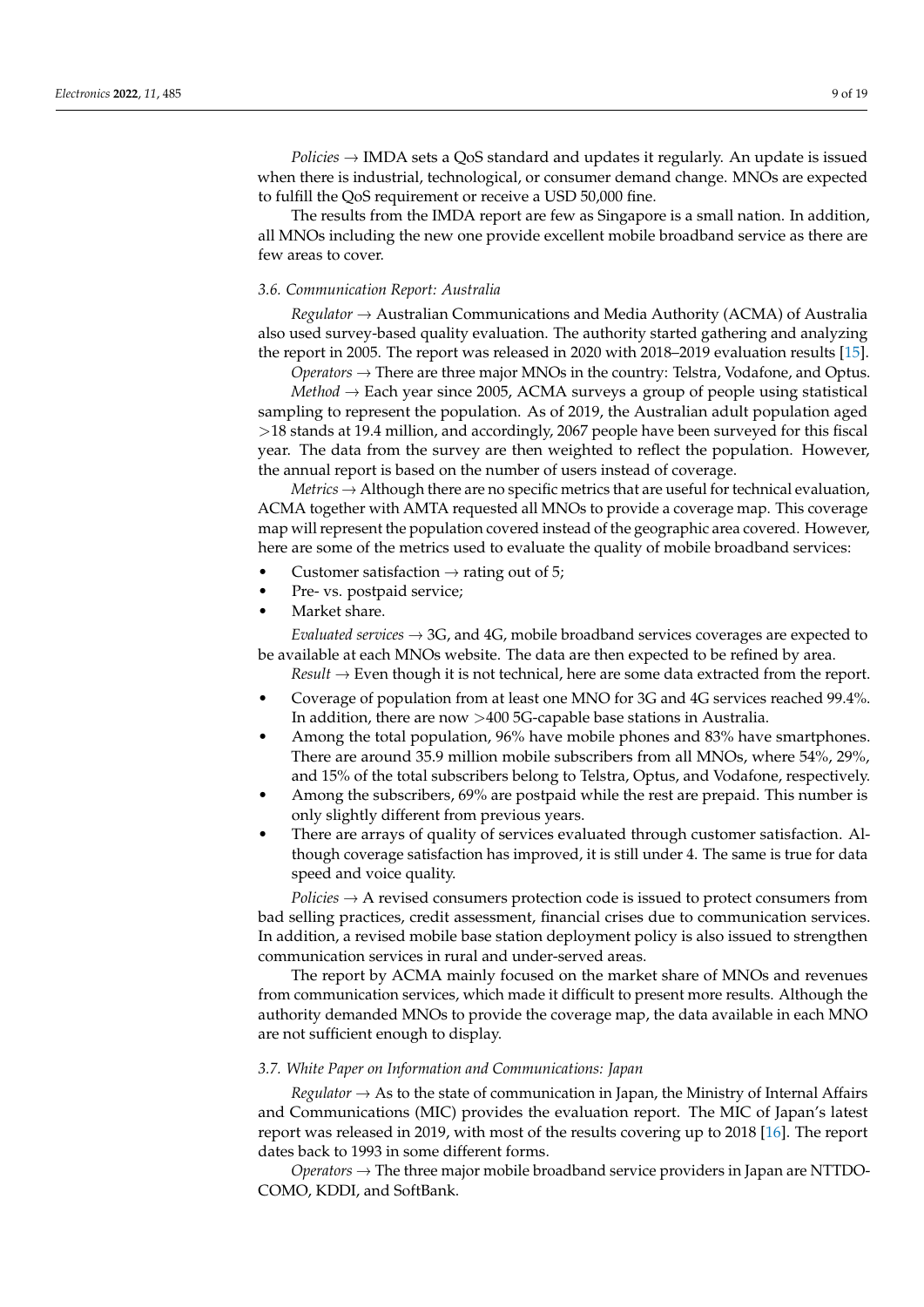*Method*  $\rightarrow$  There is no clear statement in the report. The results indicate survey and MNO data have been used.

*Metrics*  $\rightarrow$  Most of the metrics presented in the report are not technical.

- Number of subscribers;
- Average revenue per user (ARPU);
- Fixed vs. mobile communication services;
- Data vs. voice services:
- Market share.

*Evaluated services*→ 3.9G or broadband wireless access (BWA) and 4G service. *Result* →

- The number of BWA users is estimated to be  $>136$  million and 4G subscribers are more than 66 million.
- While the percentage of fixed-line communication sales has been shrinking over the years, those of mobile broadband have been growing.
- Although yearly ARPU is increasing, KDDI and SoftBank registered the highest and lowest ARPU, respectively.
- Voice service shrunk over the years while the usage of data services increased significantly over the years.
- As of 2019, NTT DOCOMO has the highest mobile subscribers market share with 39% total market. KDDI and SoftBank have 27% and 23% shares of the market, while the rest is shared among the subsidies of the three companies.

*Policies* → A new comprehensive verification of competition rule is proposed by the organization to ensure the growth of telecommunication. The rule requires MNOs to have (1) local and global vision, (2) have enhanced communication maintenance, (3) maintain net neutrality, and (4) address future IT platform services.

The report provided by MIC is exhaustive from a market metrics point of view. However, when it comes to technical mobile broadband service assessment and evaluation, it does not provide comprehensive results. Although a thorough investigation of other organizations that also provide a quality evaluation of mobile broadband services, such as Statistics Bureau [\(Japan e-stat](https://www.e-stat.go.jp/en) accessed on 26 January 2022) and Ministry of Economy, Trade and Industry [\(Japan meti](https://www.meti.go.jp/english/index.html) accessed on 26 January 2022), a useful technical evaluation result could not be obtained.

*3.8. Annual Report, 20 Years of Responsibility for Networks: Germany*

*Regulator* → The Bundesnetzagentur organization, starting in the early 2000s, is responsible for measuring and assessing the quality of mobile broadband service in Germany. Bundesnetzagentur is also responsible for assisting energy, transportation, and postal service qualities. The latest report was released in 2019 [\[17\]](#page-17-16). However, the evaluation results are up to the year 2018.

*Operators*  $\rightarrow$  Although Deutsche Telekom AG (DTAG) is the oldest MNO in Germany, there are also two more major MNOs: Vodafone and Telefonica Germany.

*Method* → Data gathered from MNOs and surveys by Bundesnetzagentur are used to compile the data in the report. Although there is no section in the report that specifically discusses the method, the results and the explanation implied where the data for the report are collected from.

*Metrics* → There are simple technical metrics and other non-technical metrics used in this report.

- Coverage  $\rightarrow$  from at least one MNO and each MNO;
- $Speed \rightarrow download;$
- Applications  $\rightarrow$  Messages sent, call minutes, and data volumes;
- Revenue per sim card;
- Number of subscribers.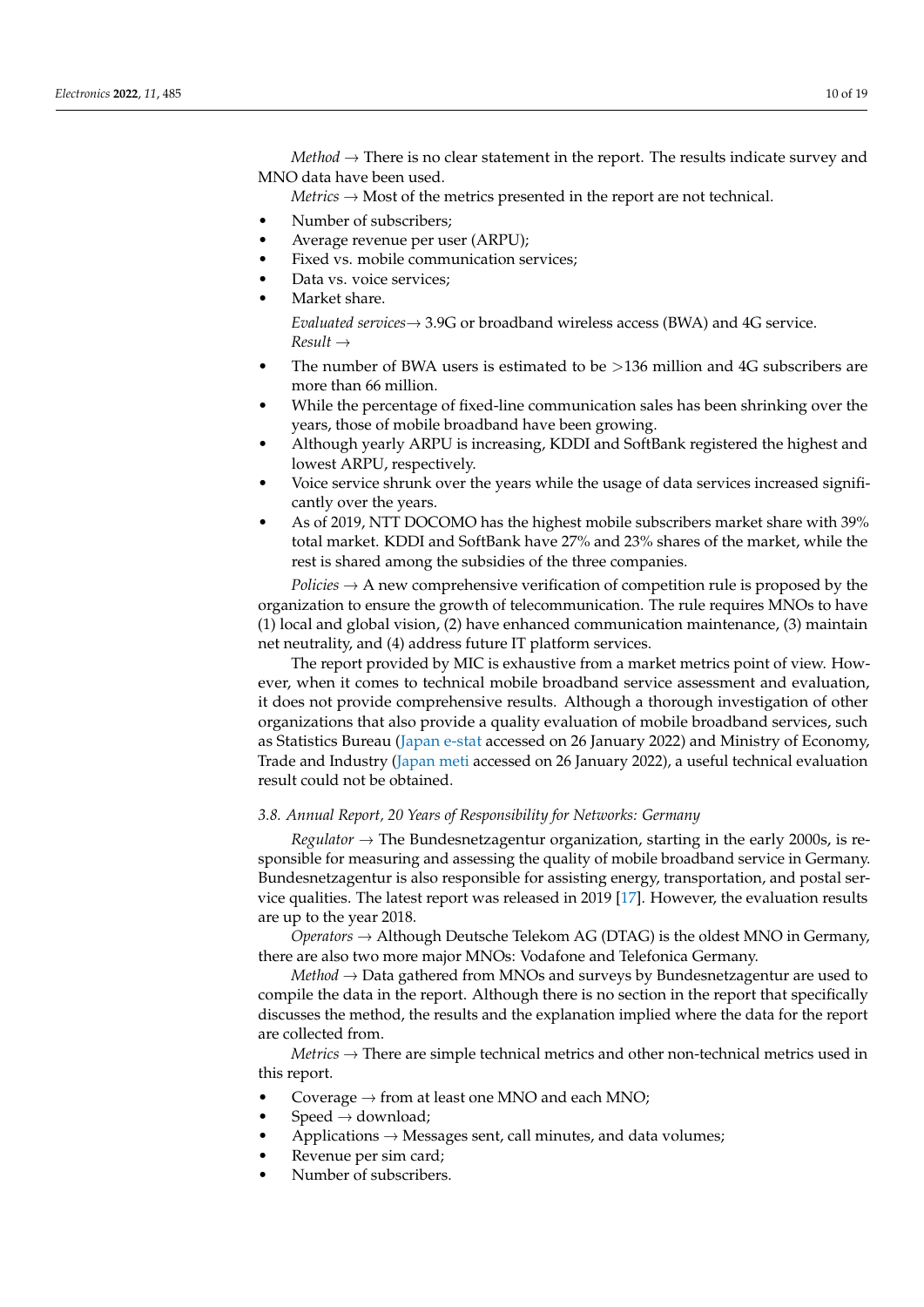*Evaluated services*  $\rightarrow$  Although applications provided via 2G, 3G, and 4G are evaluated, the specific services used for each application are not mentioned.

*Result* →

- In 2018, the 4G data service is available for 97.5% and 95.5% of the population with 2 Mbps and 6 Mbps download speed from at least one MNO. When considering individual MNOs, DTAG, Vodafone and Telefonika Germany provide 98%, 93%, and 88% coverage, respectively, which means the service from all MNOs is 95%.
- More than 1993 m GB of data were sent through mobile broadband communication using 6.78 million UMTS- and LTE-enabled devices.
- On the other hand, while the calls made via mobile broadband services are on the rise and surpassing fixed network calls, the number of SMS is on the decline. In the year 2018, around 119 billion minutes and >8.9 billion messages were sent.
- While the revenue from data service is on the rise, the revenue generated from voice and SMS remains constant when compared to the past data.

*Policies*  $\rightarrow$  When allocating a new spectrum, a new coverage regulation that obliges MNOs to provide access to data rates of  $>10$  Mbps for each household was issued. To close the coverage gap, MNOs are required to install new base stations at roads and railways as well as not-spots.

# <span id="page-10-0"></span>**4. 5G Communication Status**

When discussing 5G, which is the marketing name for IMT-2020, demystifying the misconception that technology is an upgrade to its predecessor 4G/IMT-Advanced, which depicts 5G as an enhanced mobile broadband communication technology [\[18](#page-18-0)[,19\]](#page-18-1). Additionally, 5G is an ecosystem that encompasses several applications and services that are expected to empower authorities as well as companies to be able to transform their cities and industries, respectively. In order to accommodate new and future applications, 5G's capacity has to be improved in many dimensions. In Reference [\[20\]](#page-18-2), the authors go as far as suggesting that 5G needs to be supplemented with other communication technologies such as Wi-Fi. Figure [1](#page-10-1) shows the enhancements expected of 5G in comparison to its predecessor, 4G.

<span id="page-10-1"></span>

**Figure 1.** IMT-2020 (5G) vs. IMT-Advanced (4G) [\[2\]](#page-17-1).

In addition to technical enhancements, there are about 11 general requirements to be addressed before the rollout of the technology [\[2,](#page-17-1)[18\]](#page-18-0); 5G is expected to: [\[18](#page-18-0)[,21\]](#page-18-3)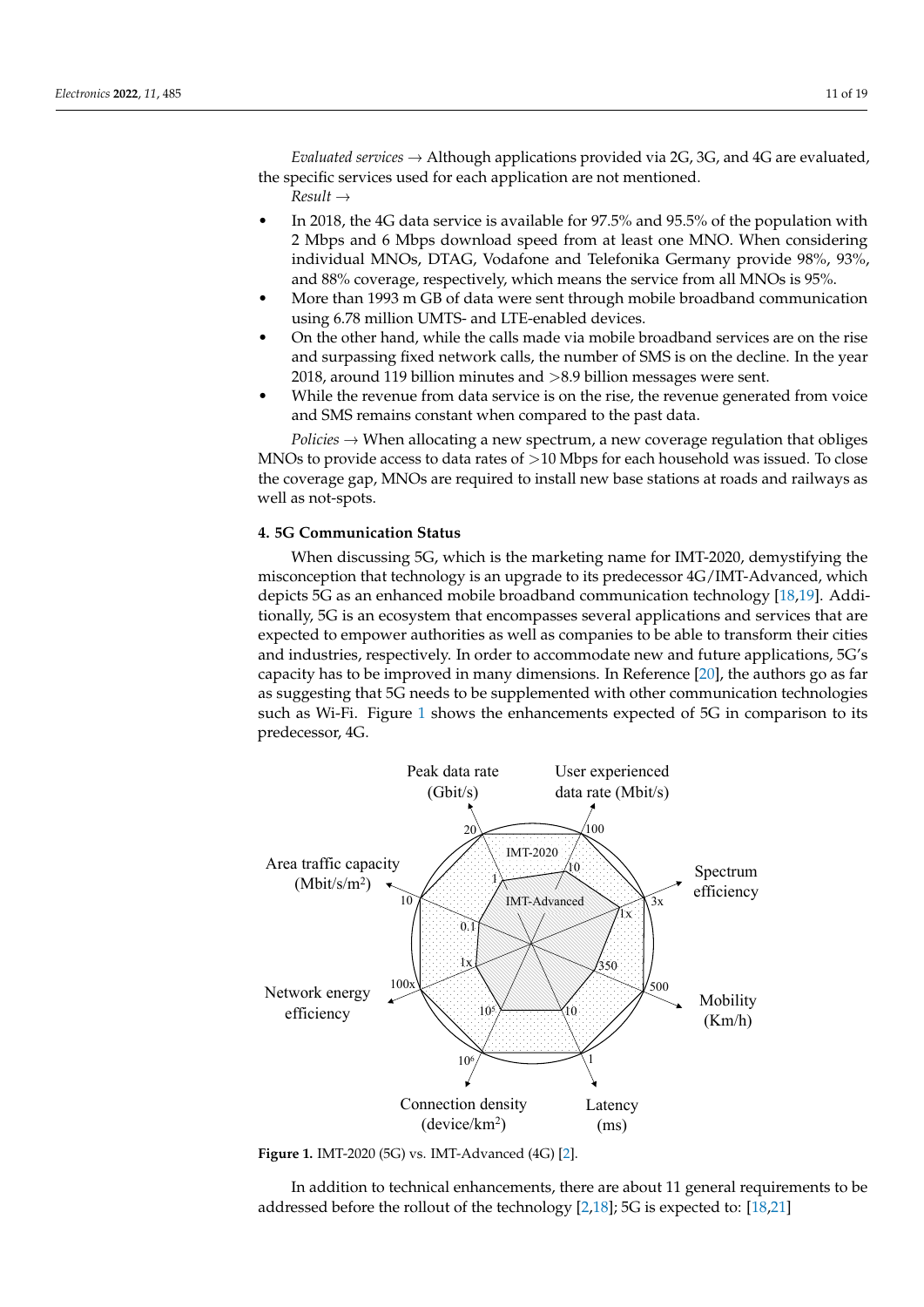- Support service diversity in terms of QoS, traffic patterns, mobility and/or data types;
- Some of these services are incompatible and require 5G adaptable via programmability;
- Needs to serve new radio technologies and work with the old CN;
- Allow distributed network architecture unlike its centralized predecessors;
- Have separation of control and user plane functions;
- Process and store data to reduce congestion and response time;
- Possess intelligence such that automation and interoperability can be implemented;
- Serve a user demand with optimal capacity;
- Guarantee reliability with sufficient performance;
- Provide security and privacy to devices as well as data;
- Be energy efficient.

With such a meticulous list of requirements together with enhancements in all directions, 5G can maintain several applications and services. However, evaluating the 5G services with uniform metrics does not reflect whether the quality of the service is acceptable or not. Hence, metrics suitable for each service must be devised. Another issue that needs to be addressed is the effort of countries to promote and facilitate the move towards 5G. These and related issues are discussed in the following subsections.

# *4.1. Applications and Services*

Although there are numerous applications that are to come out of 5G, there are three major categories all these applications and services can be classified into, Figure [2.](#page-11-0) The classification is based on the requirements of each application such as number and type/resource of devices, mobility, latency, and speed [\[18\]](#page-18-0).

- **Enhanced Mobile broadband (eMBB)**  $\rightarrow$  Traditional mobile broadband applications such as Voice, SMS, and data services fall into this category. While the major new application that can fall in this category include Augmented Reality (AR), Virtual Reality (VR), and Gaming [\[18,](#page-18-0)[22\]](#page-18-4).
- **Massive machine-type communication (mMTC)**  $\rightarrow$  Mostly, IoT together with smart home, city, and agriculture are part of this class [\[18,](#page-18-0)[23\]](#page-18-5).
- <span id="page-11-0"></span>**Ultra-reliable and low-latency communication (URLLC)**  $\rightarrow$  Extremely delay-sensitive applications such as e-health, autonomous vehicles, and industrial automation are associated with this class [\[18\]](#page-18-0).



**Figure 2.** Applications and services in IMT-2020 (5G) [\[2\]](#page-17-1).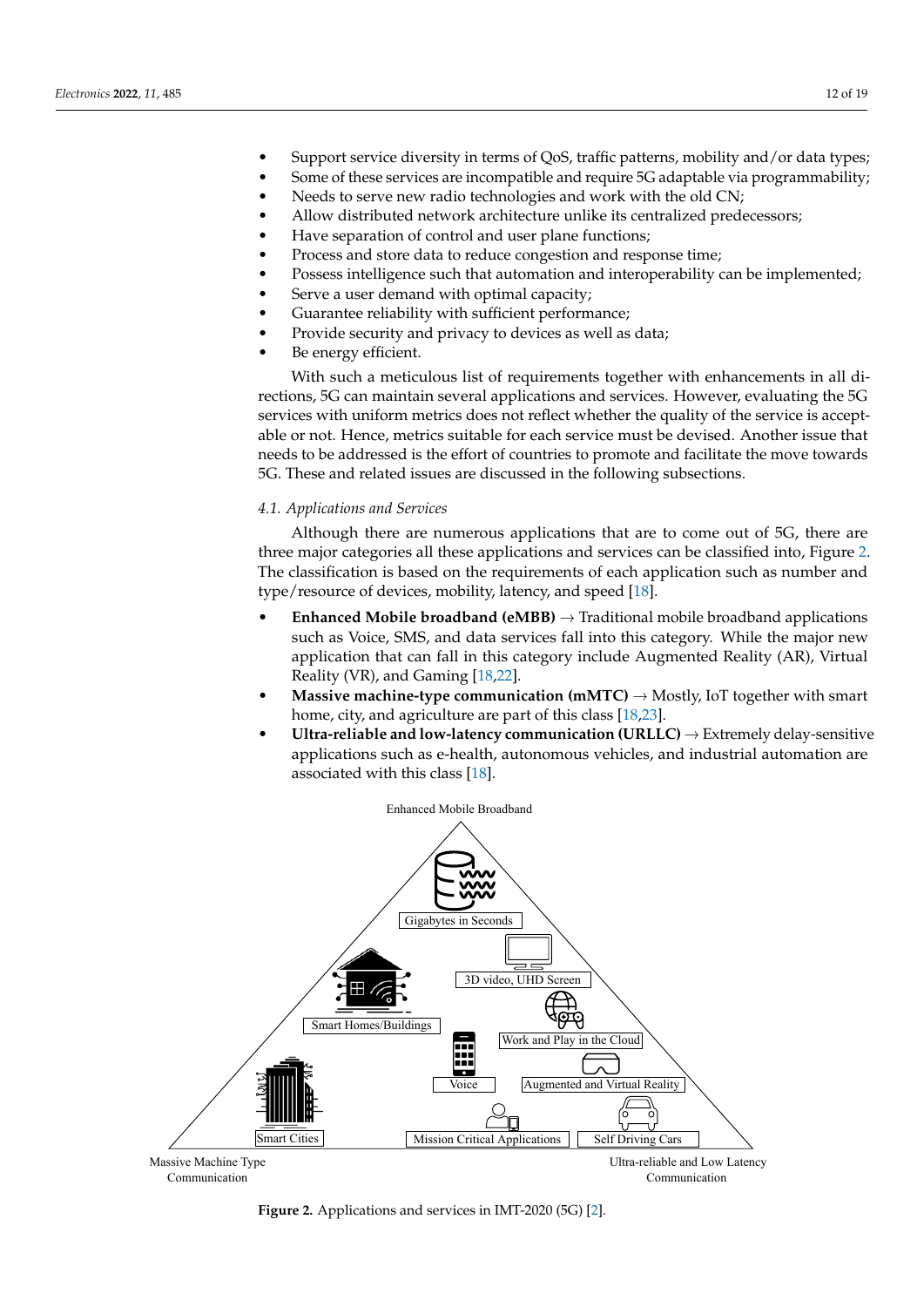Approaching all applications with similar network infrastructure is wasteful and costly. For instance, mMTC applications have small data (in Kbps), which means allocating a resource that is Gbps speed is needless. Hence, 5G applies a new network architecture, which is network slicing [\[24\]](#page-18-6). Right now, there are four Slicing/Service Types (SSTs) under the 3GPP document for the 5G specification [\[25\]](#page-18-7). The SST values are 1, 2, 3 and 4, for eMBB, URLLC, mMTC, and V2X applications, respectively.

#### *4.2. Evaluating 5G Performance*

Understanding the characteristics of 5G as well as its applications and services before attempting to evaluate its performance is critical. Hence, in this section, we first investigate what is different in 5G and then point out how to evaluate its performance.

Coverage, be it geographical vs. population, indoor vs. outdoor, urban vs. rural, or any other way, will remain one of the key metrics in evaluation 5G [\[26\]](#page-18-8). There are inherent problems that are associated with evaluating coverage even when one is dealing with only mobile broadband services operating in narrow bands. Meanwhile, 5G is going to make use of mmWave and other unconventional bands, which will make evaluating coverage a more complicated task. To emphasize that a summary of coverage by Signals Research Group (SGR) is presented here.

The first task the group undertook is to compare the performance of 5G with its predecessor 4G in different situations and countries. In Korea, the testers drive around COEX mall at the night and walked during the afternoon as well as evening [\[26,](#page-18-8)[27\]](#page-18-9); 4G and 5G phones, under SK telecom, were used to test the performance. In addition, adjustments, to reflect the resource blocks (RBs) assigned to the phones, are made. The raw and the normalized results both confirmed that there is a faster speed when using 5G phones,  $2.6\times$ times faster to be specific.

Similar measurements by SGR were conducted in London, UK, Bern, Switzerland, and Minneapolis, US, via EE, Swisscom, and Verizon operators, respectively. All tests confirmed that 5G networks provide a faster speed than that of 4G.

However, this is expected and obvious and there are other major surprises in the study. The first one comes while testing mmWave [\[26\]](#page-18-8). Although the researchers were facing in the opposite direction of the 5G transmitter and there was no direct transmission to the phone, the 5G phone received a signal as well as relevant throughput, which was unexpected. It was later discovered that such a phenomenon occurred due to the reflection of mmWave signal on nearby glasses, which led the group to conclude the unique behavior of mmWave requires further investigation.

Another unexpected result was observed during the analysis of the signal quality of 5G mmWave while placing the phone in landscape or portrait mode. Both the beam reference-signal-received-power (BRSRP) and the signal-to-noise ratio (SNR) exhibited a better performance in portrait mode. On the theme of phone behavior towards mmWave, another test where the phone was placed below two hands (death-grip) showed that there is performance degradation both in terms of BRSRP and SNR. It was clear that even in that scenario 5G with mmWave shows a better result than 4G.

These and other results from the study suggested that the signal strength, which in turn may affect the coverage quality evaluation, from 5G mmWave is stronger and unique than anticipated. Therefore, better coverage analysis methodologies shall be used in the future. One such approach is to enlist robust pieces of equipment such as unmanned aerial vehicles (UAVs), as proposed here [\[28\]](#page-18-10).

#### *4.3. Metrics for 5G*

As indicated above, 5G consumers as well as applications are diverse and should be treated differently by the eNBs. Not only this, but service quality and performance evaluations for each class should also be carried out separately. Furthermore, applications might have behaviors of multiple classes, in such case, the evaluation can include metrics from both. For instance, AR requires low latency and faster speed, which means metrics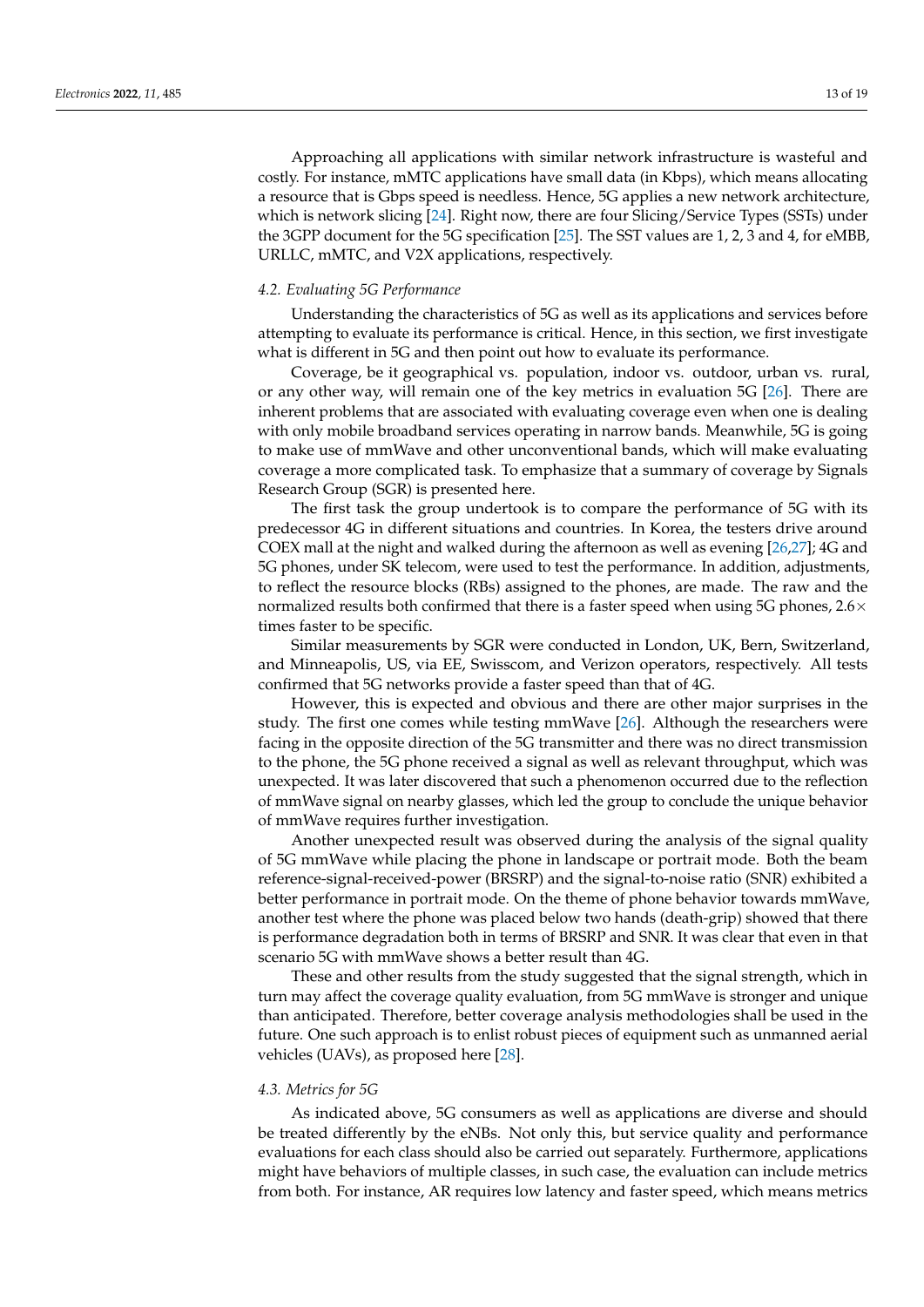from URLLC and eMBB can be applied to evaluate the service provided for this application. In addition, different performance requirements are also set out for each class. Therefore, metrics suitable for each class should be discussed separately.

- **eMMB metrics**  $\rightarrow$  The traditional metrics that are discussed above, which were used to evaluate the performance of mobile broadband communication, can be harmonized, and new methodologies such as the usage of UAVs can be incorporated to evaluate eMBB
- **mMTC metrics**  $\rightarrow$  Research on metrics used to assess the quality of IoT is presented in later sections, which mostly can also be applied for mMTC.
- **URLLC metrics**  $\rightarrow$  As discussed, the unique behavior of applications requires new and innovative metrics to evaluate applications and services under this class.

# *4.4. Status by Country*

Since 5G has recently been deployed and most of the reports compiled previous years data, there is very little information as well as a quality assessment conducted by regulators. Rather, there is some information on the status and progress towards 5G, which is discussed here.

- $USA \rightarrow Three$  out of four major operators,  $AT&T$ , Sprint, and Verizon, had plans to deploy 5G networks in multiple cities starting in late 2018.
	- **–** States have announced a public–private partnership to improve the deployment of 5G and other broadband communication infrastructures.
	- **–** Recent press releases by FCC indicated the availability of a new spectrum for 5G, which means more deployments to follow [\[29\]](#page-18-11).
- $UK \rightarrow$  Ofcom claimed the UK was the leader of 5G in Europe as all four prominent MNOs started providing the service in more than 40 cities and towns [\[30\]](#page-18-12). Ofcom is also exploring new schemes to promote 5G.
	- **–** A new approach for businesses and organizations to access operator or self-deploy 5G network to endure security and privacy has been provided [\[31\]](#page-18-13).
	- **–** In addition, spectrum licensing and sharing guidelines to support this approach are also outlined [\[30\]](#page-18-12).
- *France* → There is very little in the report from ARCEP, which could be because France is planning to launch 5G in the year 2020.
	- **–** One unique requirement for 5G spectrum holders is that MNOs should deploy IPv6 compatible to ensure future-proof infrastructure.
- *Singapore* → There are several efforts currently underway IMDA to begin the deployment of 5G by 2020 [\[32\]](#page-18-14).
	- **–** 4G TDD networks are ordered to have stringent synchronization to minimize interference such that there is minimal use of inter-operator guard bands.
	- **–** Spectrum sharing as most of the spectrum occupied by 4G continues to be so for the coming few years.
- *Australia* → Two major MNOs, Telstra and Optus, have rolled out 5G, starting in 2019. Currently, there are more than 400 5G enabled sites in Australia. Compared to the rest of the nations, there are more developments in the 5G arena in Australia [\[15\]](#page-17-14).
	- **–** A communication standard to support connected and autonomous vehicles is introduced.
	- **–** A five-year, 2018–2022, spectrum management plan that promotes 5G was released.
	- **–** All major operators issued plans to start rolling out 5G by the year 2020.
- *Japan* → MIC considers 5G as an ICT infrastructure that should not only cover residential areas but also be available nationwide. 5G was expected to be available in Sep. 2019 [\[16\]](#page-17-15).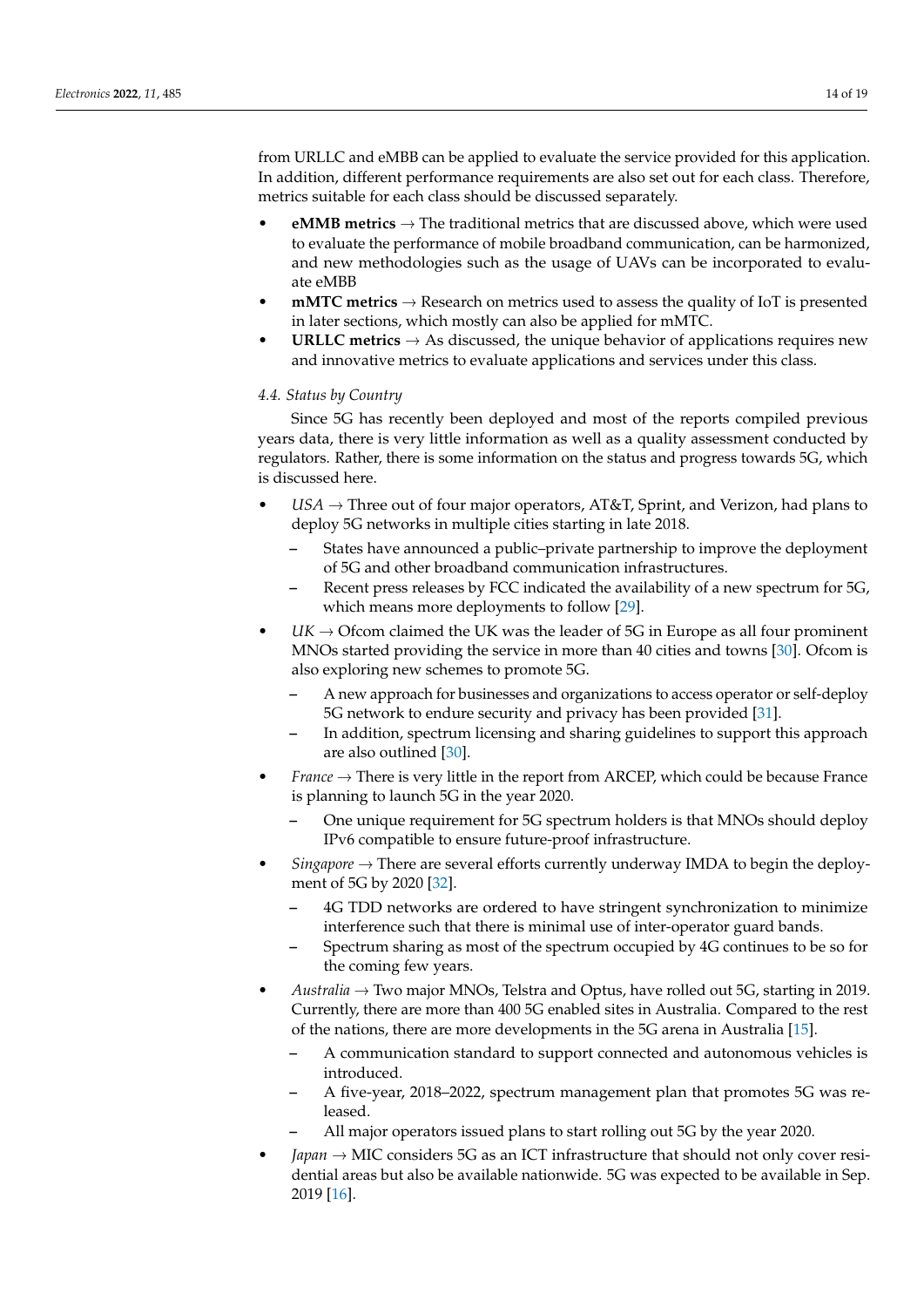- **–** Contests to promote and generate ideas on the usage of 5G were held in 2019.
- *Germany*  $\rightarrow$  As Bundesnetzagentur expects the rollout of 5G in 2020 and 2021, only spectrum regulations are in place so far, [\[17\]](#page-17-16).
	- **–** Following old regulations, MNOs are expected to provide >97% coverage of rural and urban areas as well as transport routes.
- *Korea*  $\rightarrow$  All three major MNOs in Korea have rolled out 5G in 2019. Although there is no resounding public reception as its predecessor 4G.
	- **–** The regulatory body is also working on how to evaluate the different services that come with 5G.

One common theme is that MNOs from the countries included in this report have started or will start rolling out 5G beginning the year 2020. However, let us also not forget that this process will be hampered by the COVID-19 pandemic, which means it will take more time to realize the full impact of 5G than expected.

# **5. Discussion and Conclusions**

In this section, a summary of the case studies, discussion, and conclusion is presented. Most of the regulators started performance evaluations in the late 1990s and early 2000s, except for Japan, which started earlier than most, Table [2.](#page-14-0) However, the Japanese evaluation is mostly non-technical. While Australia measures the performance of mobile broadband as a whole, the US only provided 4G measurements. On the other hand, countries such as Korea and the UK conducted separate and combined (Comb.) performance evaluations. In most cases, while 2G and 3G are for voice and SMS, 4G is used to deliver data services. None of these countries in this study conducted a 5G performance evaluation. Although the reports were supposed to drive the improvement of mobile broadband services, the starting year of the compilation of reports has no correlations with the current rank of the nations. On the other hand, the fact that most of these nations are working to provide real-time service assessment via web apps is encouraging. However, access to the web apps is not straightforward, and there is a lack of awareness by the public, which regulators need to address.

Five of the eight nations have three MNOs, whereas the rest have four MNOs (Table [3\)](#page-15-0). Only one, Vodafone MNO, provides services in three different countries. Although Telstra is present in Singapore, its portion of the market and coverage is insignificant. The rest of the MNOs provide service only in a single country. This indicates, the geographical area and population size of the country do not have an impact on the number of MNOs per country. In addition, countries still prefer local MNOs, this is due to the inherent privatization of what used to be national MNOs [\[33\]](#page-18-15).

<span id="page-14-0"></span>**Table 2.** History of mobile broadband performance evaluations.

|           | Regulator         | <b>Evaluated Service</b> | <b>Starting Year</b> | <b>Last Year</b> | <b>Recent Report</b> |
|-----------|-------------------|--------------------------|----------------------|------------------|----------------------|
| Australia | <b>ACMA</b>       | Comb.                    | 2005                 | 2019             | 2020                 |
| France    | Arcep             | 3G, 4G, Comb.<br>1997    |                      | 2019             | 2018                 |
| Germany   | Bundesnetzagentur | Comb., $4G$              | 2000                 | 2018             | 2020                 |
| Korea     | NIA               | 2G, 3G, 4G, Comb.        | 1999                 | 2018             | 2018                 |
| Japan     | MIC               | 3G, 4G, Comb.            | 1993                 | 2018             | 2019                 |
| Singapore | <b>IMDA</b>       | 3G, 4G                   | 1990                 | 2020             | 2019                 |
| UK        | OffCom            | 2G, 3G, 4G, Comb.        | 2004                 | 2019             | 2019                 |
| US        | <b>FCC</b>        | 4G                       |                      | 2018             | 2020                 |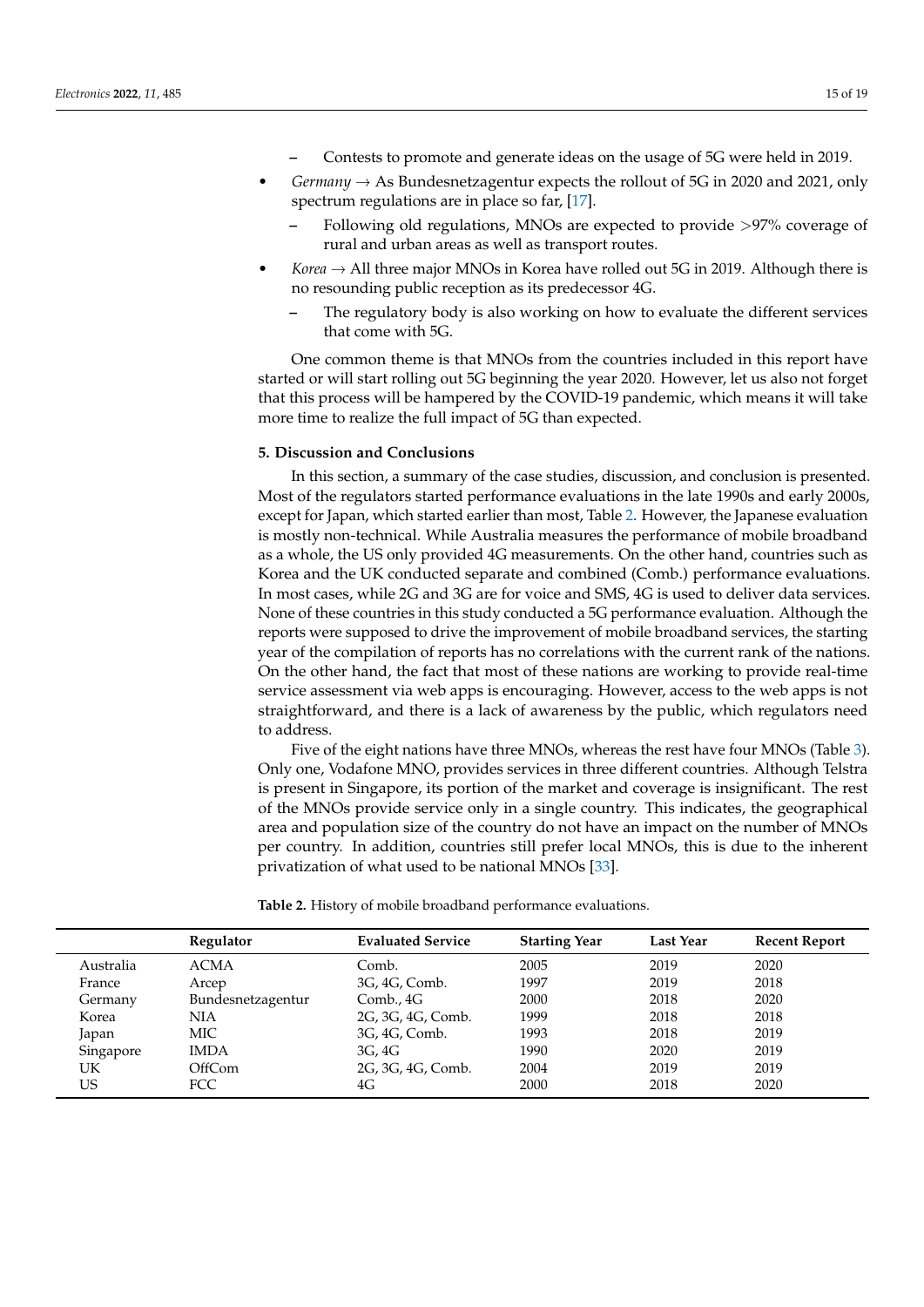|           | <b>Total</b> | <b>Major MNOs</b>                                            |
|-----------|--------------|--------------------------------------------------------------|
| Australia | З            | Telstra, Vodafone, and Optus                                 |
| France    | 4            | Bouygues, Free, Orange, and SFR                              |
| Germany   | З            | Deutsche Telekom AG (DTAG), Vodafone, and Telefonica Germany |
| Korea     | 3            | SK, KT, LG U+                                                |
| Japan     | З            | NTT DOCOMO, KDDI, and SoftBank                               |
| Singapore | З            | Singtel, M1, and StarHub                                     |
| UK        | 4            | EE, O2, Three, and Vodafone                                  |
| US        | 4            | Verizon, T-Mobile, AT&T, and Sprint                          |

<span id="page-15-0"></span>**Table 3.** Mobile network operators per country.

There are several ways to obtain data for performance evaluation. Most nations used coverage and services data provided by MNOs or surveyed the public (Table [4\)](#page-15-1). However, Korean and Singaporean regulators conducted a field survey by professional evaluators, which measured metrics such as the received signal strength and call success rate. After obtaining data, some nations applied statistical correction to account for errors. The UK is the only nation that included predictions based on past data in its evaluation. Additionally, the data from third-party performance testers are also used in some cases. We believe, a combination of these techniques is necessary to provide an accurate assessment. Furthermore, we recommend obtaining data from public surveys, MNOs servers, and professional evaluators, which can be fed into a machine-learning algorithm to obtain better insights [\[34\]](#page-18-16).

There is no standard broadband coverage evaluation, rather each nation provided its own version (Table [5\)](#page-16-0). Some nations consider coverage as a percentage of the population receiving mobile broadband services; others define coverage where the signal is received (blanket coverage). All nations provide what percentage of the consumer receives mobile broadband coverage by at least one MNO. While the rest of the nations provided coverage from all MNOs, Australia and Japan did not disclose this figure, which is also true for coverage reports from each MNO. A very detailed coverage report such as indoor, outdoor, rural, or urban areas is only available on the UK and France reports. While blanket coverage indirectly guarantees population coverage, it is not feasible for countries with a wide geographical area. Instead, nations should improve the percentage of population covered by all MNOs, as it is very low compared to the percentage of the population by at least one MNO. Furthermore, indoor, outdoor, rural, and urban coverage evaluations with all MNOs need to be investigated for better insights.

|           | On Field | <b>MNO</b> | <b>Survey</b> | 3rd Party | Prediction | Stat. |
|-----------|----------|------------|---------------|-----------|------------|-------|
| Australia |          |            | X             |           |            | X     |
| France    |          | X          |               | X         |            | X     |
| Germany   |          | X          | X             |           |            |       |
| Korea     | X        | X          | X             | X         |            | X     |
| Japan     |          | X          | X             |           |            |       |
| Singapore | X        |            | X             |           |            |       |
| <b>UK</b> |          | X          |               |           |            |       |
| US        |          |            | X             | X         |            | X     |

<span id="page-15-1"></span>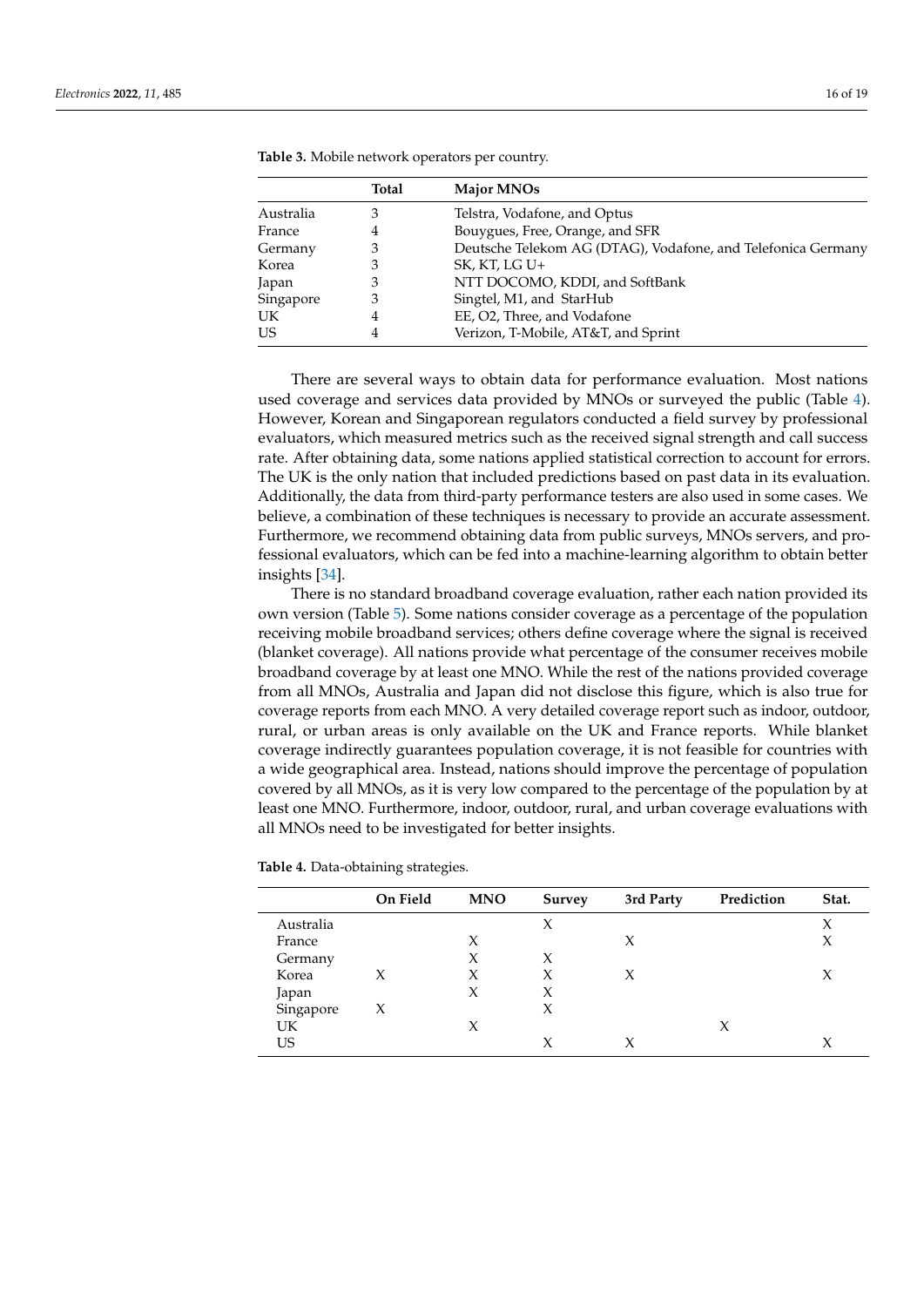|           | One                 | All | Indoor | Outdoor | Urban | Rural | V/S | Data | Pop. | Geo. | Roads | Each MNO |
|-----------|---------------------|-----|--------|---------|-------|-------|-----|------|------|------|-------|----------|
| Australia | X                   |     |        |         |       |       |     |      |      |      |       |          |
| France    | X                   | X   | X      | X       | X     | X     | Х   | Х    | X    |      |       |          |
| Germany   | X                   | X   |        |         |       |       |     |      |      |      |       | X        |
| Korea     | $\boldsymbol{\chi}$ | X   |        |         |       |       |     |      | X    |      |       | X        |
| Japan     | X                   |     |        |         |       |       |     |      |      |      |       |          |
| Singapore | X                   | X   | X      | X       |       |       | X   | X    |      |      |       | Х        |
| UK        | Х                   | X   | X      | Х       | X     | X     | X   | X    | X    | Х    | X     | Х        |
| US        | Х                   | Х   |        |         | Χ     | X     |     | Χ    | Χ    |      |       | Х        |

<span id="page-16-0"></span>**Table 5.** Broadband coverage report.

A summary of all other metrics used by the eight countries is presented in Table [6.](#page-16-1) These metrics are subjective such as satisfaction of consumers as well as objectives such as download and upload speed. In countries such as Germany and Japan, voice and data usage per annum is considered a factor. On the other hand, Singapore, Korea, the UK, and France focus on the application success rate. The US is the only nation that used the churn metric. Among these metrics, instead of economical factors such as revenue, regulators need to focus on technical aspects such as speed, success rate, and churn.

| Metrics        |       | Australia | France | Germany | Korea               | Japan  | Singapore           | UK     | <b>US</b> |
|----------------|-------|-----------|--------|---------|---------------------|--------|---------------------|--------|-----------|
| Churn          |       |           |        |         |                     |        |                     |        | X         |
| Subscribers    |       | $\chi$    | X      | X       | X                   | X      | $\boldsymbol{\chi}$ | X      | X         |
|                | Down. |           | X      |         | X                   |        |                     | X      | $\chi$    |
| Speed          | Up.   |           | X      |         | X                   |        |                     | X      | X         |
| Video SR       |       |           | X      |         |                     |        |                     | X      |           |
| Voice SR       |       |           | X      |         | $\boldsymbol{\chi}$ |        | $\chi$              | $\chi$ |           |
| Web SR         |       |           | X      |         |                     |        |                     |        |           |
| Voice DR       |       |           |        |         |                     |        | $\boldsymbol{\chi}$ |        |           |
| Voice/Year     |       |           |        | X       |                     | X      |                     |        |           |
| Data/year      |       |           |        | $\chi$  |                     | X      |                     |        |           |
| Satisfaction   |       | $\chi$    |        |         |                     |        |                     |        |           |
| Post. vs. Pre. |       | $\chi$    |        |         |                     |        |                     |        |           |
| Revenue        |       | X         |        | X       |                     | X      |                     |        |           |
| Others         |       | X         | X      | Χ       | X                   | $\chi$ | Х                   | X      | X         |

<span id="page-16-1"></span>**Table 6.** Other types of metrics to evaluate mobile broadband.

Finally, here are some of the plans, to improve mobile broadband services, forwarded from surveyed countries:

- Universal fund to improve coverage in rural areas;
- Push MNOs to share infrastructure in rural areas to improve coverage;
- Include and validate third party evaluation to improve quality assessment;
- Create penalties for MNOs that does not deliver on promised quality;
- Create consumer protection code/document;
- Demand MNOs to build future proof infrastructure;
- Installing more base stations in and around transportation facilities.

During this investigation, it was observed that each country has its own format for evaluating the performance of mobile broadband services. This could be due to the various metrics available to evaluate the service and the choice made by the regulators. However, some countries such as Germany and Japan were looking to evaluate mobile broadband services in terms of economic metrics, which conforms to the evaluation methods of other infrastructures. However, this could be avoided in future evaluations, since organizations such as BEREC of EU are working in unified metrics. The characteristics of 5G, discussed above, could further complicate the process of determining unified metrics.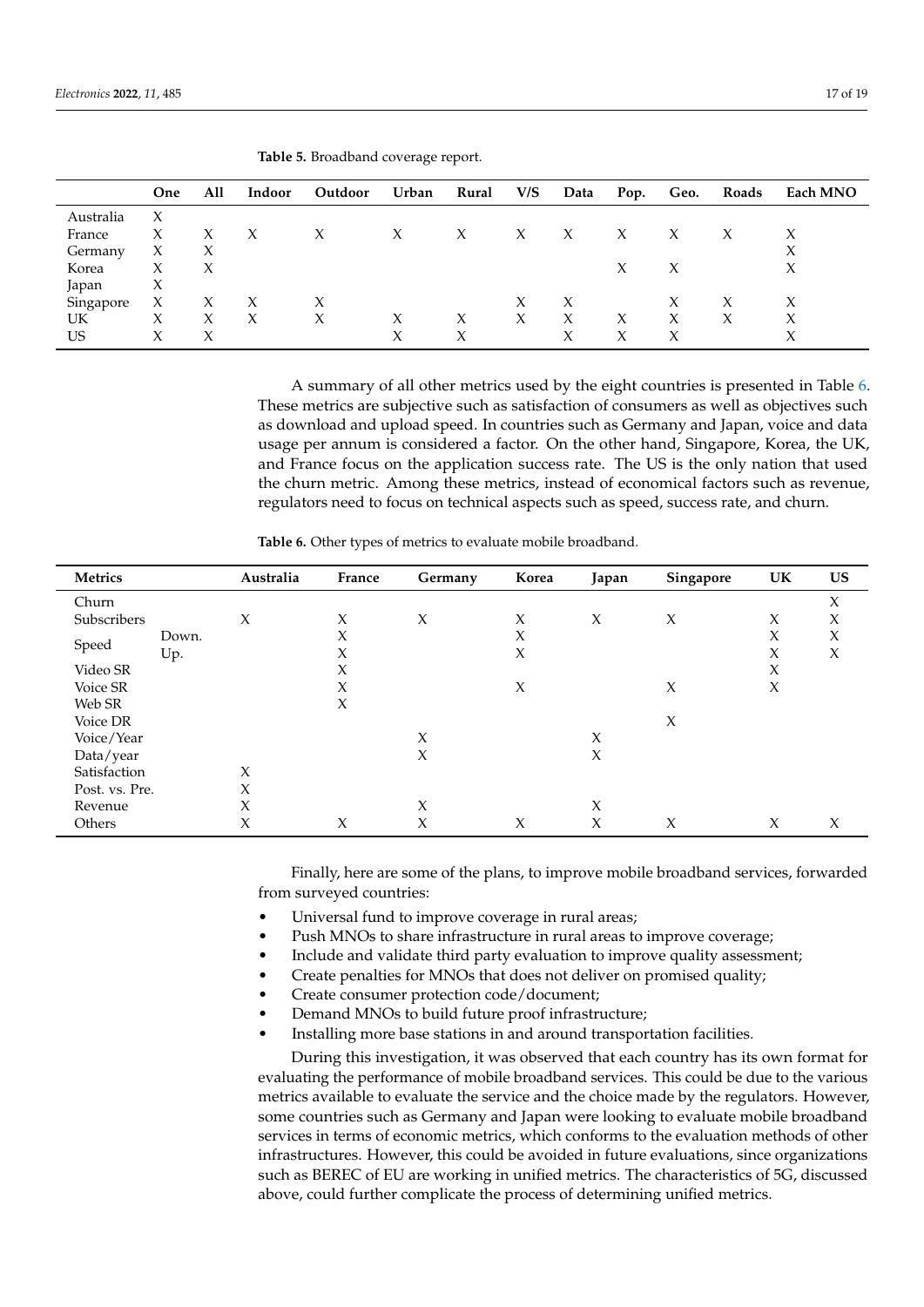Furthermore, we believe that verifying data obtained by one means through other means can also bear useful insights. For instance, in Korea, evaluations by professionals are validated via crowdsourcing results, and the coverage from MNOs is verified via professional evaluators from the regulator. On the other hand, France, and UK regulators provide a piece of exhaustive graphical information through a website. However, such information for the untrained eye is very confusing. Since one of the main goals of such a performance evaluation is to provide information to consumers such that they can make an informed decision when purchasing their next service, regulators need to provide straightforward information suitable for consumers.

**Author Contributions:** Conceptualization, methodology, validation, and writing—original draft preparation, Y.Z.J., W.-y.J. and B.K.; supervision, project administration, funding acquisition, B.K. and W.-y.J.; software, resources, visualization, Y.Z.J. and M.A.; writing—review and editing, validation, M.A. and R.P. All authors have read and agreed to the published version of the manuscript.

**Funding:** This research is supported by the Bisa Research Grant of Keimyung University in 2020 (No. 20200619).

**Data Availability Statement:** The data used in the experimental evaluation of this study are available within this article.

**Conflicts of Interest:** The authors declare no conflict of interest regarding the publication of this manuscript

#### **References**

- <span id="page-17-0"></span>1. Roberts, L.G. The evolution of packet switching. *Proc. IEEE* **1978**, *66*, 1307–1313. [\[CrossRef\]](http://doi.org/10.1109/PROC.1978.11141)
- <span id="page-17-1"></span>2. Murara, B. IMT-2020 Network High Level Requirements. Available online: [https://www.itu.int/en/ITU-T/Workshops-and-](https://www. itu. int/en/ITU-T/Workshops-and-Seminars/standardization/20170402/Documents/S2_4.% 20Presentation_IMT)[Seminars/standardization/20170402/Documents/S2\\_4.%20Presentation\\_IMT](https://www. itu. int/en/ITU-T/Workshops-and-Seminars/standardization/20170402/Documents/S2_4.% 20Presentation_IMT) (accessed on 10 March 2020).
- <span id="page-17-2"></span>3. del Portillo, I.; Eiskowitz, S.; Crawley, E.F.; Cameron, B.G. Connecting the other half: Exploring options for the 50% of the population unconnected to the internet. *Telecommun. Policy* **2021**, *45*, 102092. [\[CrossRef\]](http://dx.doi.org/10.1016/j.telpol.2020.102092)
- <span id="page-17-3"></span>4. Falch, M.; Henten, A. Dimensions of broadband policies and developments. *Telecommun. Policy* **2018**, *42*, 715–725. [\[CrossRef\]](http://dx.doi.org/10.1016/j.telpol.2017.11.004)
- <span id="page-17-4"></span>5. Gerli, P.; Van der Wee, M.; Verbrugge, S.; Whalley, J. The involvement of utilities in the development of broadband infrastructure: A comparison of EU case studies. *Telecommun. Policy* **2018**, *42*, 726–743. [\[CrossRef\]](http://dx.doi.org/10.1016/j.telpol.2018.03.001)
- <span id="page-17-5"></span>6. Ford, G.S. Is faster better? Quantifying the relationship between broadband speed and economic growth. *Telecommun. Policy* **2018**, *42*, 766–777. [\[CrossRef\]](http://dx.doi.org/10.1016/j.telpol.2018.05.006)
- <span id="page-17-6"></span>7. Oughton, E.J.; Frias, Z. The cost, coverage and rollout implications of 5G infrastructure in Britain. *Telecommun. Policy* **2018**, *42*, 636–652. [\[CrossRef\]](http://dx.doi.org/10.1016/j.telpol.2017.07.009)
- <span id="page-17-7"></span>8. Yu-Han, C.; James, E. *5G Technology, Market and Forecasts 2022–2032*; IDTechEx: Cambridge, UK, 2021.
- <span id="page-17-8"></span>9. Paolo, L.; Therese, H. BEREC OECD Webinar BEREC End Users QoS Guidelines. Webinar 2020. Available online: [https://berec.](https://berec.europa.eu/eng/events/berec_events_2020/244-berec-oecd-webinar-on-quality-of-services-and-quality-of-experience) [europa.eu/eng/events/berec\\_events\\_2020/244-berec-oecd-webinar-on-quality-of-services-and-quality-of-experience](https://berec.europa.eu/eng/events/berec_events_2020/244-berec-oecd-webinar-on-quality-of-services-and-quality-of-experience) (accessed on 25 June 2020).
- <span id="page-17-9"></span>10. FCC. 2020 Broadband Deployment Report, June 8, 2020. Available online: [https://docs.fcc.gov/public/attachments/FCC-20-5](https://docs.fcc.gov/public/attachments/FCC-20-50A1.pdf) [0A1.pdf](https://docs.fcc.gov/public/attachments/FCC-20-50A1.pdf) . (accessed on 12 July 2020).
- <span id="page-17-10"></span>11. NIA. National Informatization White Paper 2018. Available online: [https://www.nia.or.kr/common/board/Download.do?](https://www.nia.or.kr/common/board/Download.do?bcIdx=20861&cbIdx=44086&fileNo=2) [bcIdx=20861&cbIdx=44086&fileNo=2](https://www.nia.or.kr/common/board/Download.do?bcIdx=20861&cbIdx=44086&fileNo=2) (accessed on 30 April 2020).
- <span id="page-17-11"></span>12. Ofcom. *Connected Nations 2019-UK Report*; Ofcom: London, UK, 2019; p. 49. Available online: [https://www.ofcom.org.uk/\\_\\_](https://www.ofcom.org.uk/__data/assets/pdf_file/0023/186413/Connected-Nations-2019-UK-final.pdf) [data/assets/pdf\\_file/0023/186413/Connected-Nations-2019-UK-final.pdf](https://www.ofcom.org.uk/__data/assets/pdf_file/0023/186413/Connected-Nations-2019-UK-final.pdf) (accessed on 10 May 2020).
- <span id="page-17-12"></span>13. ARCEP. The State of the Internet in France Report. 8 June 2020. Available online: [https://en.arcep.fr/uploads/tx\\_gspublication/](https://en.arcep.fr/uploads/tx_gspublication/report-state-internet_2020-edition_250620-ENG.pdf) [report-state-internet\\_2020-edition\\_250620-ENG.pdf.](https://en.arcep.fr/uploads/tx_gspublication/report-state-internet_2020-edition_250620-ENG.pdf)(accessed on 13 December 2020).
- <span id="page-17-13"></span>14. IMDA. *Annual Survey on Infocomm Usage in Households and by Individuals*; IMDA: Singapore, 2019; p. 26. Available online[:https://www.imda.gov.sg/-/media/Imda/Files/Infocomm-Media-Landscape/Research-and-Statistics/Survey-Report/](https://www.imda.gov.sg/-/media/Imda/Files/Infocomm-Media-Landscape/Research-and-Statistics/Survey-Report/2019-HH-Public-Report_09032020.pdf) [2019-HH-Public-Report\\_09032020.pdf](https://www.imda.gov.sg/-/media/Imda/Files/Infocomm-Media-Landscape/Research-and-Statistics/Survey-Report/2019-HH-Public-Report_09032020.pdf) (accessed on 1 December 2021).
- <span id="page-17-14"></span>15. ACMA. Communications Report 2018–2019. Available online: [https://www.acma.gov.au/sites/default/files/2020-04/](https://www.acma.gov.au/sites/default/files/2020-04/Communications%20report%202018-19.pdf) [Communications%20report%202018-19.pdf](https://www.acma.gov.au/sites/default/files/2020-04/Communications%20report%202018-19.pdf) (accessed on 25 May 2020).
- <span id="page-17-15"></span>16. MIC. Information and Communications in Japan 2019. Available online: [https://www.soumu.go.jp/main\\_sosiki/joho\\_tsusin/](https://www.soumu.go.jp/main_sosiki/joho_tsusin/eng/whitepaper/2019/index.html) [eng/whitepaper/2019/index.html](https://www.soumu.go.jp/main_sosiki/joho_tsusin/eng/whitepaper/2019/index.html) (accessed on 15 September 2020).
- <span id="page-17-16"></span>17. Bundesnetzagentur. *Bundesnetzagentur–Publications–Annual Report 2019*; Bundesnetzagentur: Bonn, Germany, 2019. Available online: [https://www.bundesnetzagentur.de/SharedDocs/Downloads/EN/BNetzA/PressSection/ReportsPublications/](https://www.bundesnetzagentur.de/SharedDocs/Downloads/EN/BNetzA/PressSection/ReportsPublications/2020/AnnualReport19.pdf;jsessionid=9BF8F5C81D17C8B7779A6DF18C7DAAB7?__blob=publicationFile&v=1) [2020/AnnualReport19.pdf;jsessionid=9BF8F5C81D17C8B7779A6DF18C7DAAB7?\\_\\_blob=publicationFile&v=1](https://www.bundesnetzagentur.de/SharedDocs/Downloads/EN/BNetzA/PressSection/ReportsPublications/2020/AnnualReport19.pdf;jsessionid=9BF8F5C81D17C8B7779A6DF18C7DAAB7?__blob=publicationFile&v=1) (accessed on 22 November 2020).